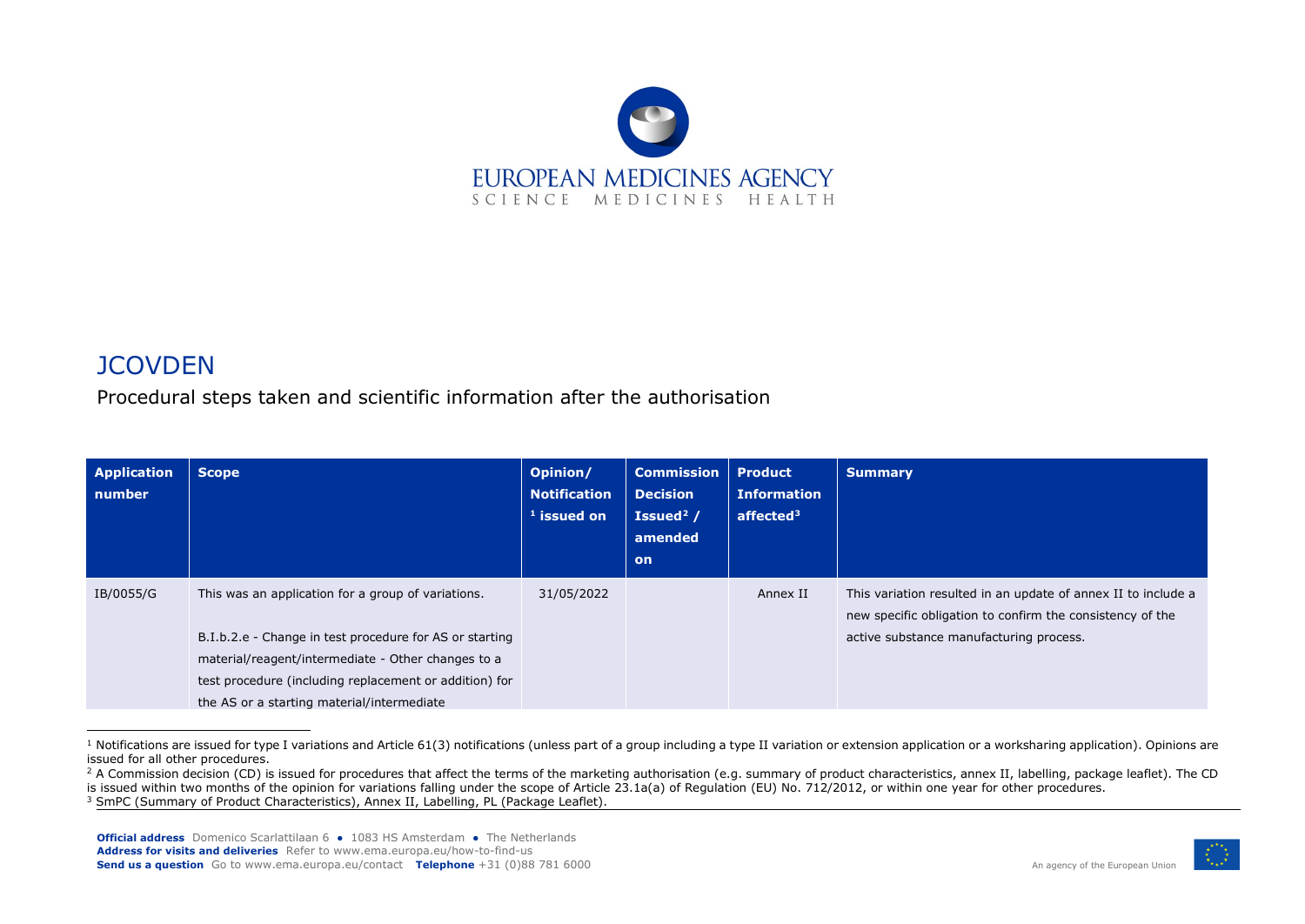|           | B.I.e.5.c - Implementation of changes foreseen in an<br>approved change management protocol - For a<br>biological/immunological medicinal product                                                                                                                                                                                                        |            |            |                                     |                                                                                                                                                                               |
|-----------|----------------------------------------------------------------------------------------------------------------------------------------------------------------------------------------------------------------------------------------------------------------------------------------------------------------------------------------------------------|------------|------------|-------------------------------------|-------------------------------------------------------------------------------------------------------------------------------------------------------------------------------|
| IB/0052/G | This was an application for a group of variations.<br>B.II.d.2.d - Change in test procedure for the finished<br>product - Other changes to a test procedure (including<br>replacement or addition)<br>B.II.g.5.c - Implementation of changes foreseen in an<br>approved change management protocol - For a<br>biological/immunological medicinal product | 24/05/2022 |            | Annex II                            | This variation resulted in an update of annex II to amend due<br>date of the specific obligation to confirm the consistency of<br>the finished product manufacturing process. |
| IB/0051   | C.I.z - Changes (Safety/Efficacy) of Human and<br>Veterinary Medicinal Products - Other variation                                                                                                                                                                                                                                                        | 18/05/2022 | 25/05/2022 | SmPC, Annex II<br>and PL            | To update section 4.8 of the SmPC and section 4 of the PL to<br>add Cutaneous small vessel vasculitis as adverse reaction<br>with frequency 'Not known'                       |
| IB/0046   | B.I.a.2.a - Changes in the manufacturing process of<br>the AS - Minor change in the manufacturing process of<br>the AS                                                                                                                                                                                                                                   | 05/05/2022 | n/a        |                                     |                                                                                                                                                                               |
| IAIN/0049 | A.2.a - Administrative change - Change in the<br>(invented) name of the medicinal product for CAPs                                                                                                                                                                                                                                                       | 28/04/2022 | 17/05/2022 | SmPC,<br>Labelling and<br><b>PL</b> | To change the (invented) name of the medicinal product<br>from COVID-19 Vaccine Janssen to JCOVDEN.                                                                           |
| II/0041/G | This was an application for a group of variations.<br>B.I.b.1.b - Change in the specification parameters<br>and/or limits of an AS, starting<br>material/intermediate/reagent - Tightening of<br>specification limits<br>B.I.a.4.e - Change to in-process tests or limits applied                                                                        | 31/03/2022 | n/a        |                                     |                                                                                                                                                                               |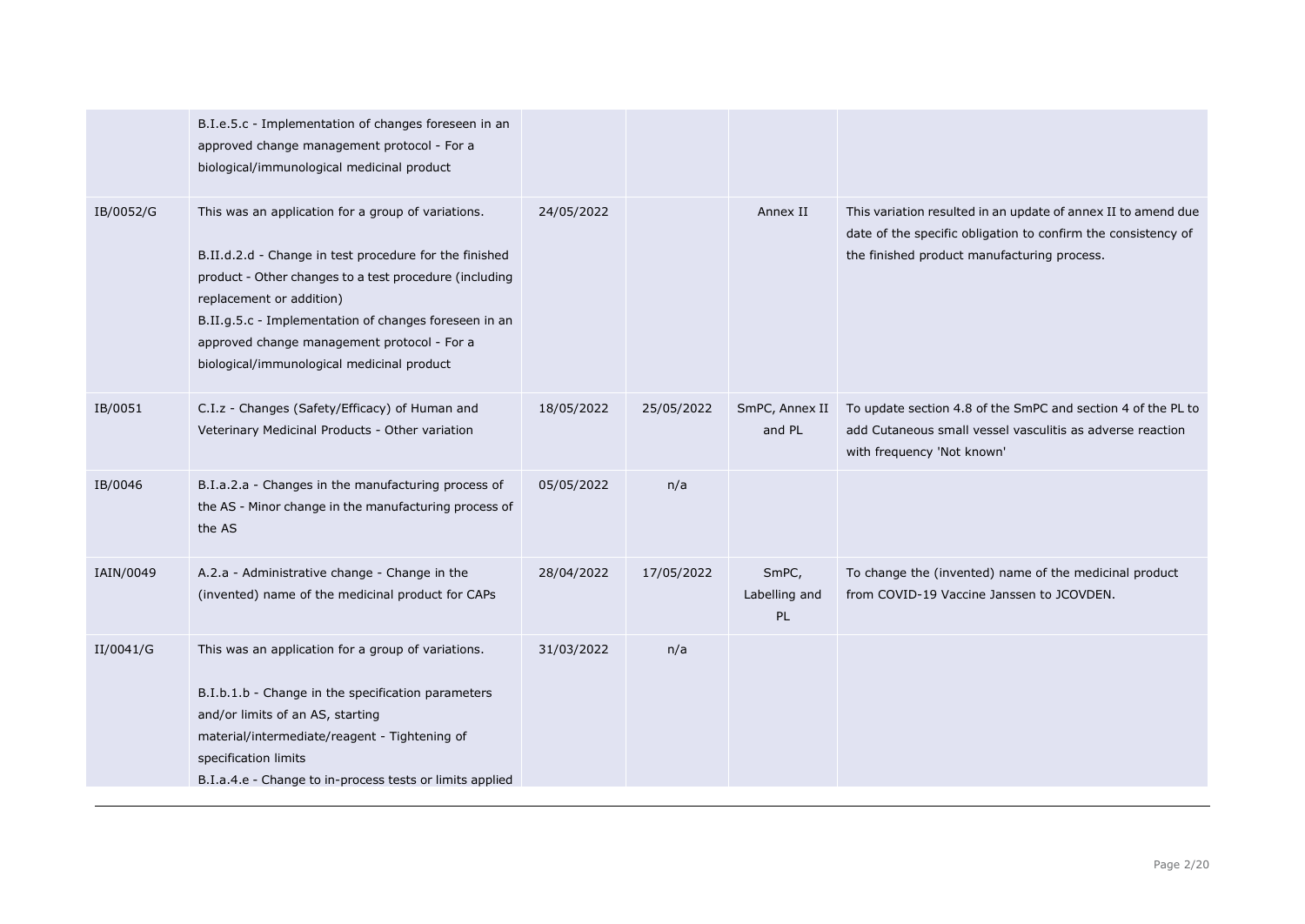|                        | during the manufacture of the AS - Deletion of an<br>in-process test which may have a significant effect on<br>the overall quality of the AS<br>B.I.a.4.d - Change to in-process tests or limits applied<br>during the manufacture of the AS - Widening of the<br>approved in-process test limits, which may have a<br>significant effect on the overall quality of the AS<br>B.I.a.4.b - Change to in-process tests or limits applied<br>during the manufacture of the AS - Addition of a new<br>in-process test and limits<br>B.I.e.4.a - Changes to an approved change<br>management protocol - Major changes |            |     |                                   |
|------------------------|------------------------------------------------------------------------------------------------------------------------------------------------------------------------------------------------------------------------------------------------------------------------------------------------------------------------------------------------------------------------------------------------------------------------------------------------------------------------------------------------------------------------------------------------------------------------------------------------------------------|------------|-----|-----------------------------------|
| II/0040                | B.II.g.2 - Introduction of a post approval change<br>management protocol related to the finished product                                                                                                                                                                                                                                                                                                                                                                                                                                                                                                         | 17/03/2022 | n/a |                                   |
| PSUSA/10916<br>/202108 | Periodic Safety Update EU Single assessment -<br>COVID-19 vaccine (Ad26.COV2-S [recombinant])<br>(COVID-19 Vaccine Janssen)                                                                                                                                                                                                                                                                                                                                                                                                                                                                                      | 10/03/2022 | n/a | PRAC Recommendation - maintenance |
| IB/0045/G              | This was an application for a group of variations.<br>B.II.d.1.b - Change in the specification parameters<br>and/or limits of the finished product - Tightening of<br>specification limits for medicinal products subject to<br><b>OCABR</b><br>B.II.b.2.a - Change to importer, batch release<br>arrangements and quality control testing of the FP -<br>Replacement/addition of a site where batch<br>control/testing takes place<br>B.II.d.2.a - Change in test procedure for the finished                                                                                                                    | 08/03/2022 | n/a |                                   |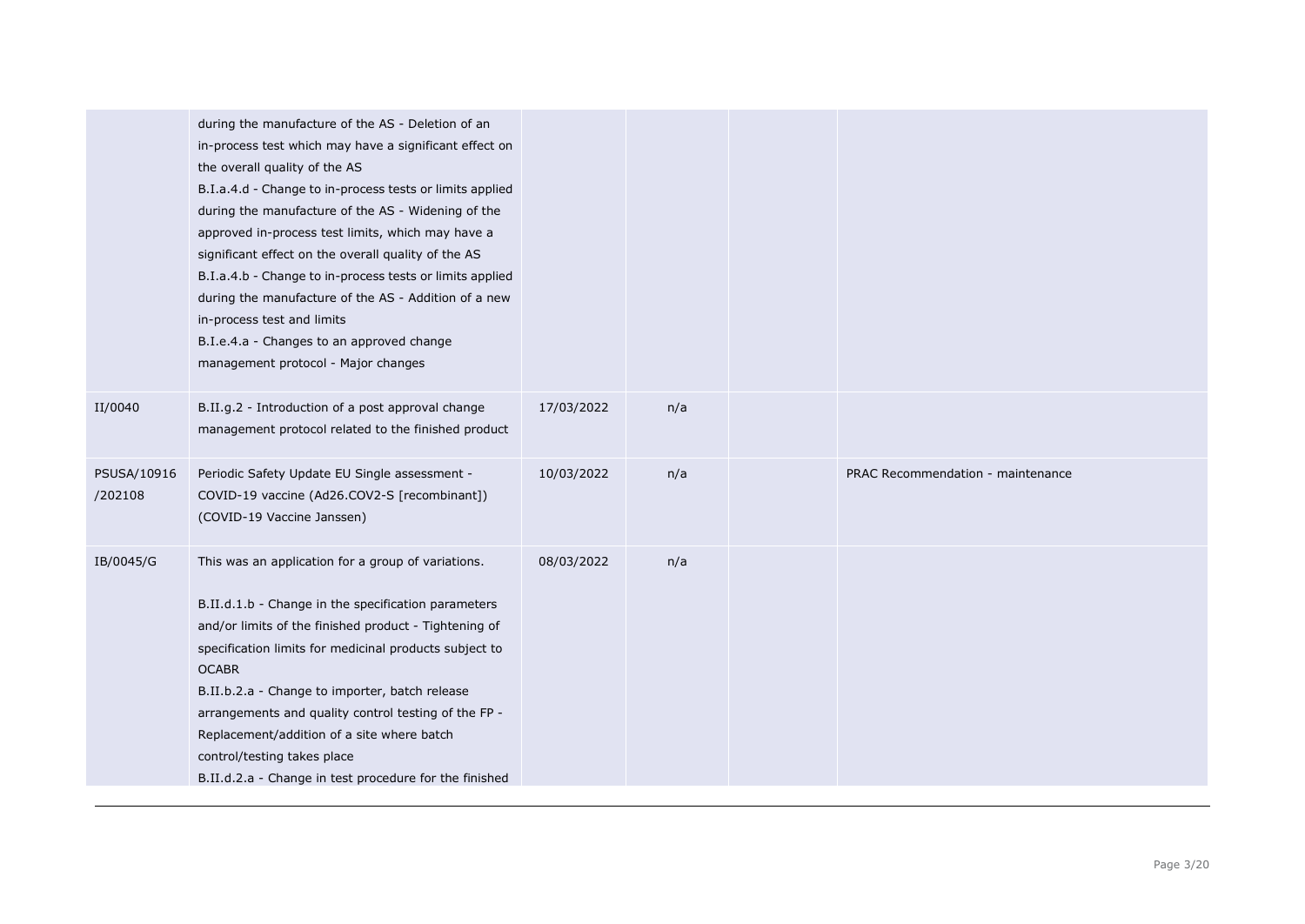|           | product - Minor changes to an approved test<br>procedure<br>B.II.d.1.b - Change in the specification parameters<br>and/or limits of the finished product - Tightening of<br>specification limits for medicinal products subject to<br><b>OCABR</b>                                                                                                                                                                                                                                                                                                                                                                                          |            |            |                              |                                                                                                      |
|-----------|---------------------------------------------------------------------------------------------------------------------------------------------------------------------------------------------------------------------------------------------------------------------------------------------------------------------------------------------------------------------------------------------------------------------------------------------------------------------------------------------------------------------------------------------------------------------------------------------------------------------------------------------|------------|------------|------------------------------|------------------------------------------------------------------------------------------------------|
| IB/0044/G | This was an application for a group of variations.<br>B.II.b.2.a - Change to importer, batch release<br>arrangements and quality control testing of the FP -<br>Replacement/addition of a site where batch<br>control/testing takes place<br>B.II.b.1.a - Replacement or addition of a<br>manufacturing site for the FP - Secondary packaging<br>site                                                                                                                                                                                                                                                                                       | 01/03/2022 | n/a        |                              |                                                                                                      |
| IB/0043/G | This was an application for a group of variations.<br>B.II.d.1.b - Change in the specification parameters<br>and/or limits of the finished product - Tightening of<br>specification limits for medicinal products subject to<br><b>OCABR</b><br>B.I.b.1.a - Change in the specification parameters<br>and/or limits of an AS, starting<br>material/intermediate/reagent - Tightening of<br>specification limits for medicinal products subject to<br><b>OCABR</b><br>B.II.f.1.b.5 - Stability of FP - Extension of the shelf life<br>of the finished product - Biological/immunological<br>medicinal product in accordance with an approved | 24/02/2022 | 02/03/2022 | SmPC,<br>Labelling and<br>PL | Update of the PI to extend the shelf life from 4.5 months to<br>11 months when stored at 2°C to 8°C. |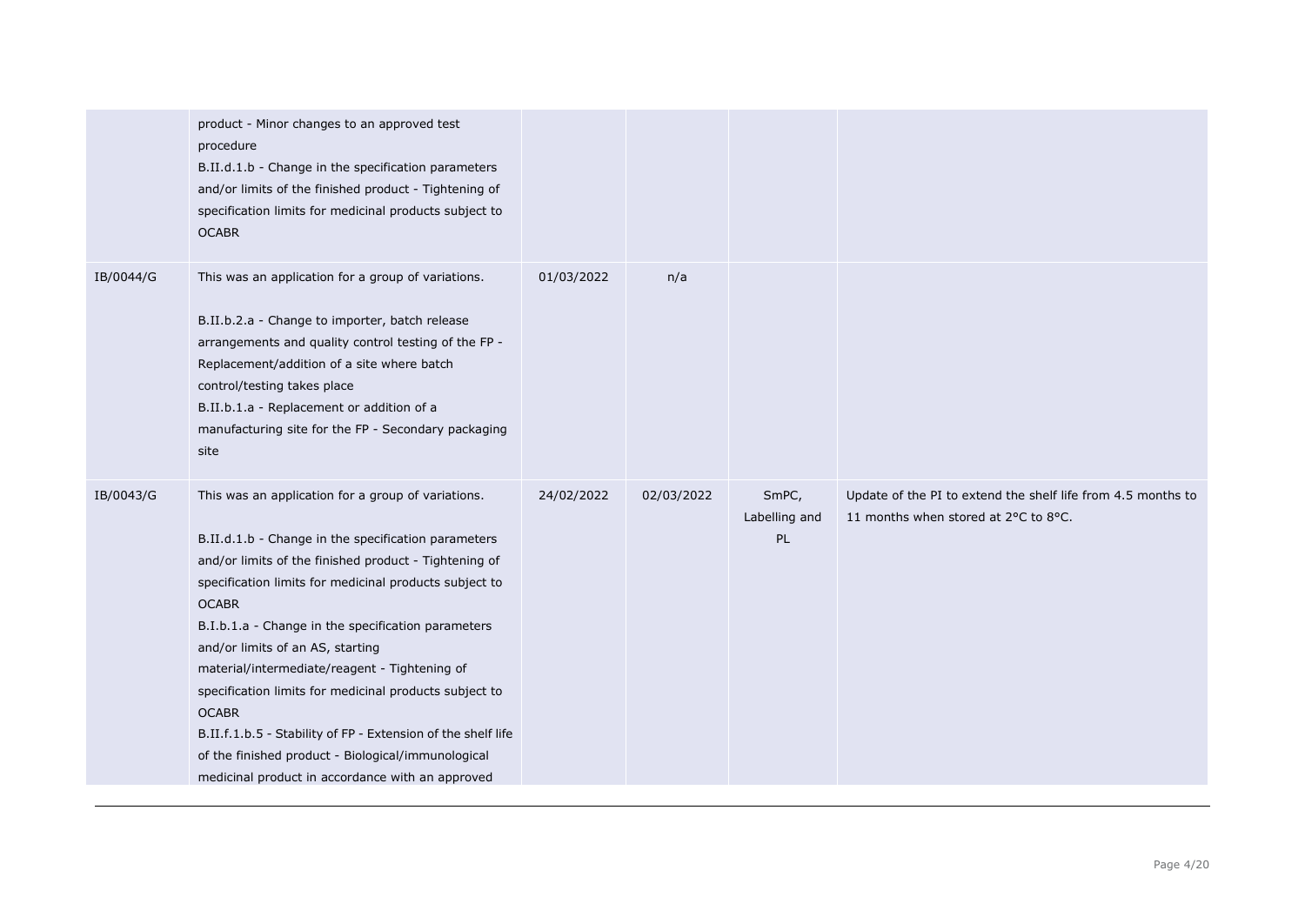|         | stability protocol                                                                                                                                                                                                                                                                                                                                                                                                                                                                                                                                                                                                                                                                                                                                                                                                                                                                                                                                                                                                                      |            |            |                              |                                                                                                                                                                                                                                                                                                                                                                                                                                                                                                                                                                                                                                                                                                                                                                                                                                                                                                                                                                                                                                                                                                                                                                                                                                                             |
|---------|-----------------------------------------------------------------------------------------------------------------------------------------------------------------------------------------------------------------------------------------------------------------------------------------------------------------------------------------------------------------------------------------------------------------------------------------------------------------------------------------------------------------------------------------------------------------------------------------------------------------------------------------------------------------------------------------------------------------------------------------------------------------------------------------------------------------------------------------------------------------------------------------------------------------------------------------------------------------------------------------------------------------------------------------|------------|------------|------------------------------|-------------------------------------------------------------------------------------------------------------------------------------------------------------------------------------------------------------------------------------------------------------------------------------------------------------------------------------------------------------------------------------------------------------------------------------------------------------------------------------------------------------------------------------------------------------------------------------------------------------------------------------------------------------------------------------------------------------------------------------------------------------------------------------------------------------------------------------------------------------------------------------------------------------------------------------------------------------------------------------------------------------------------------------------------------------------------------------------------------------------------------------------------------------------------------------------------------------------------------------------------------------|
| IB/0042 | B.II.g.5.c - Implementation of changes foreseen in an<br>approved change management protocol - For a<br>biological/immunological medicinal product                                                                                                                                                                                                                                                                                                                                                                                                                                                                                                                                                                                                                                                                                                                                                                                                                                                                                      | 14/02/2022 | n/a        |                              |                                                                                                                                                                                                                                                                                                                                                                                                                                                                                                                                                                                                                                                                                                                                                                                                                                                                                                                                                                                                                                                                                                                                                                                                                                                             |
| II/0037 | B.I.z - Quality change - Active substance - Other<br>variation                                                                                                                                                                                                                                                                                                                                                                                                                                                                                                                                                                                                                                                                                                                                                                                                                                                                                                                                                                          | 10/02/2022 | 02/03/2022 | Annex II                     | Annex II has been updated to delete the following obligation:<br>"In order to confirm the consistency of the active substance<br>manufacturing process, the MAH should provide additional<br>comparability and validation data."                                                                                                                                                                                                                                                                                                                                                                                                                                                                                                                                                                                                                                                                                                                                                                                                                                                                                                                                                                                                                            |
| II/0035 | Update of section 4.4 and 4.8 of the SmPC in order to<br>add transverse myelitis to the list of warnings and<br>precautions and to the list of adverse drug reactions<br>(ADRs) with frequency 'not known' based on the PRAC<br>request from the post-authorisation measures MEA<br>14.5 and MEA 14.6 (6th and 7th Monthly Summary<br>Safety Report covering the months of August 2021<br>and September 2021, respectively). The Package<br>Leaflet is updated accordingly.<br>Update of section 4.4 of the SmPC in order to amend<br>the wording on Thrombosis and thrombocytopenia<br>syndrome (TTS) following the PRAC request from the<br>post-authorisation measure MEA 14.5. The Package<br>Leaflet is updated accordingly.<br>In addition, the MAH took the opportunity to<br>implement an editorial Quality review document<br>(QRD) comment in the labelling following procedure<br>EMEA/H/C/005737/II/014.<br>C.I.4 - Change(s) in the SPC, Labelling or PL due to<br>new quality, preclinical, clinical or pharmacovigilance | 13/01/2022 | 14/01/2022 | SmPC,<br>Labelling and<br>PL | As an outcome of the post-authorisation measure MEA 14.5<br>and 14.6 (6th and 7th Monthly Summary Safety Report<br>covering the months of August and September 2021), the<br>MAH was requested to update of sections 4.4 and 4.8 of the<br>SmPC in order to add transverse myelitis to the list of<br>warnings and precautions and to the list of adverse drug<br>reactions (ADR) with frequency not known.<br>Based on a cumulative review of post-marketing data and<br>literature on transverse myelitis up to 31st September 2021,<br>it was concluded that there was a reasonable possibility to<br>consider transverse myelitis as causally related to the<br>COVID-19 vaccine Janssen and therefore, it was added to<br>section 4.8 of the SmPC. The frequency of this event was<br>calculated as 'not known'. In addition, considering transverse<br>myelitis is a serious condition, albeit occurring very rarely, it<br>is considered warranted to add information in section 4.4 to<br>raise awareness among prescribers as well as vaccinees in<br>case of experiences signs and symptoms which may suggest<br>transverse myelitis.<br>In addition, section 4.4 of the SmPC has been updated in<br>order to amend the wording on Thrombosis and |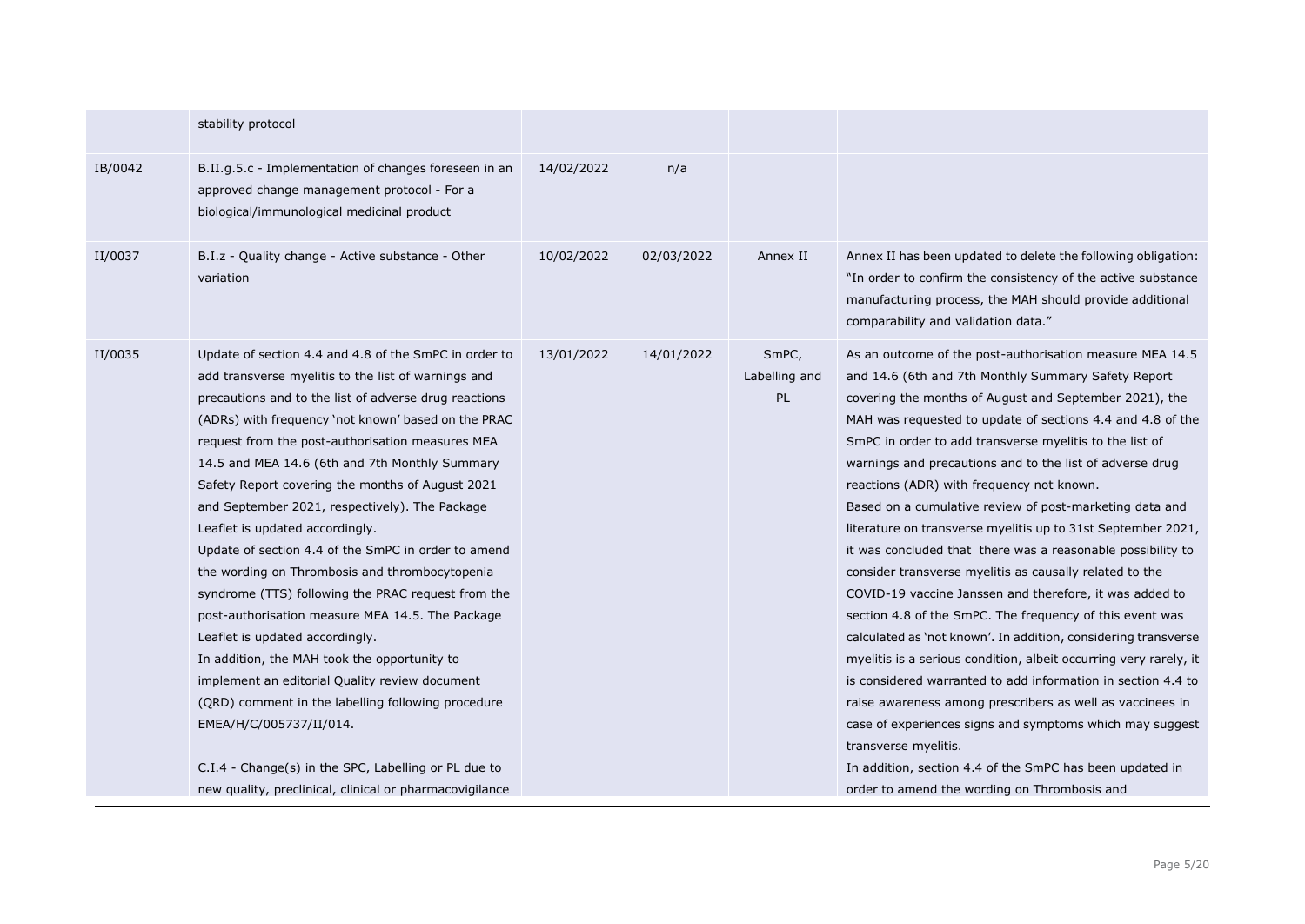|         | data                                                                                                                                                                                                                                                                                                                                                                                                                                                                                                                                                                                                                                                                                                                                                                                                                                                                                                                                                                                                                                                                                                                                                         |            |     | thrombocytopenia syndrome (TTS) and reflect the observed<br>balanced gender in the TTS cases reported through the<br>post-marketing data.<br>The package leaflet is updated accordingly.<br>For more information, please refer to the Summary of<br>Product Characteristics. |
|---------|--------------------------------------------------------------------------------------------------------------------------------------------------------------------------------------------------------------------------------------------------------------------------------------------------------------------------------------------------------------------------------------------------------------------------------------------------------------------------------------------------------------------------------------------------------------------------------------------------------------------------------------------------------------------------------------------------------------------------------------------------------------------------------------------------------------------------------------------------------------------------------------------------------------------------------------------------------------------------------------------------------------------------------------------------------------------------------------------------------------------------------------------------------------|------------|-----|------------------------------------------------------------------------------------------------------------------------------------------------------------------------------------------------------------------------------------------------------------------------------|
| II/0029 | Submission of an updated RMP version 3.1 in order to<br>upgrade the important potential risk of venous<br>thromboembolism (VTE) to an important identified<br>risk as an outcome of the procedure MEA-32, addition<br>of the clinical trial VAC31518COV3003 and update of<br>study VAC18193RSV2008 as additional<br>pharmacovigilance activities to further characterize<br>the important identified risks of Thrombosis with<br>thrombocytopenia syndrome (TTS),<br>thrombocytopenia (including immune<br>thrombocytopenia) and VTE as an outcome of MEA<br>14.4. The MAH took the opportunity to include other<br>minor updates in the RMP. In addition, the MAH<br>consolidated in RMP version 3.1 the updates made in<br>the RMP as part of the approved procedure<br>EMEA/H/C/005737/II/0018 and procedure<br>EMEA/H/C/005737/II/0029.<br>C.I.11.b - Introduction of, or change(s) to, the<br>obligations and conditions of a marketing<br>authorisation, including the RMP - Implementation of<br>change(s) which require to be further substantiated by<br>new additional data to be submitted by the MAH where<br>significant assessment is required | 13/01/2022 | n/a |                                                                                                                                                                                                                                                                              |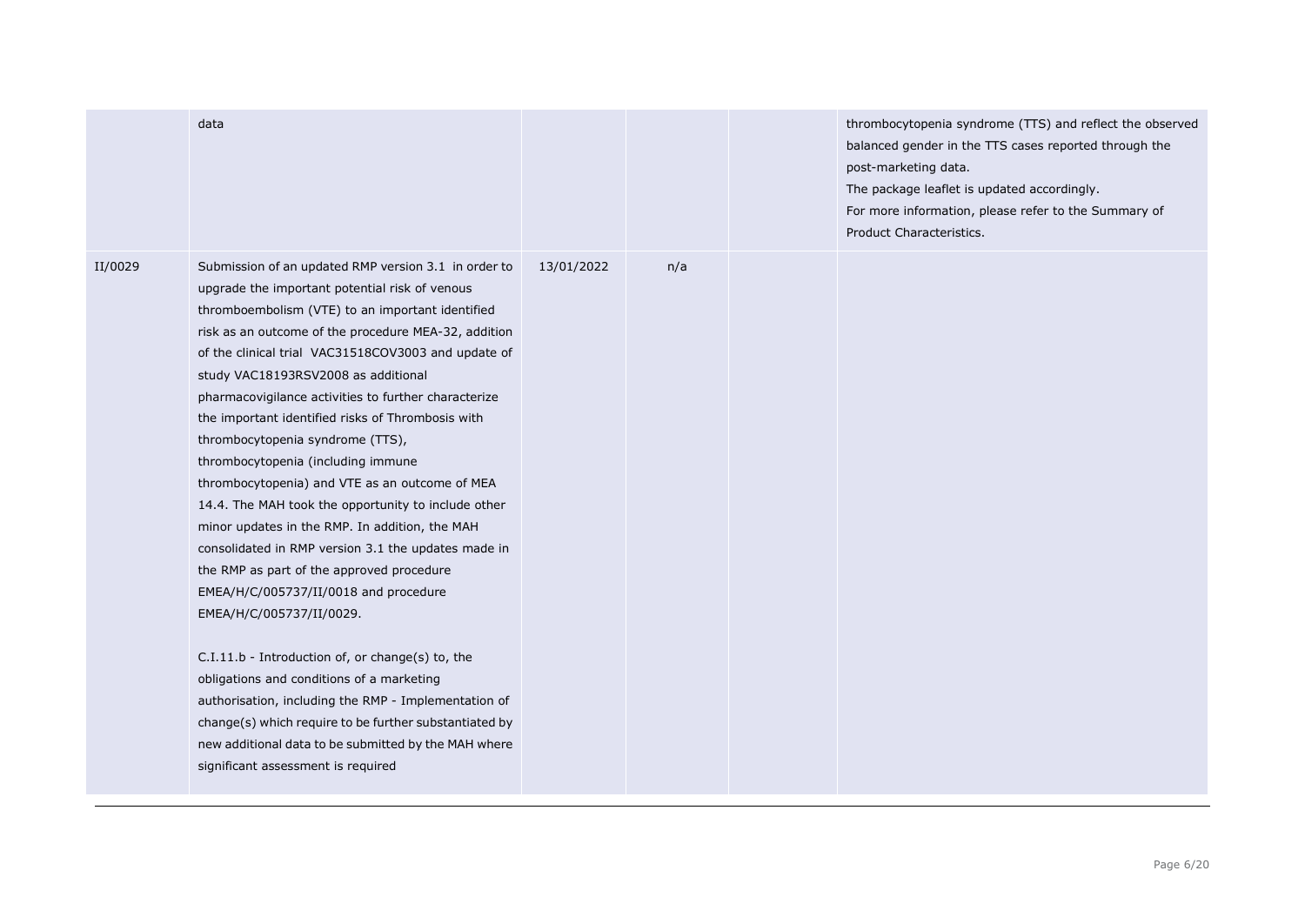| IB/0039/G | This was an application for a group of variations.                                                                                                                                                                                                                                                                                                                                                                                                                                                                                               | 04/01/2022 | n/a        |             |                                                                                                                                                                                                                                                                                                                                                                                                                                                                                                                                                                                 |
|-----------|--------------------------------------------------------------------------------------------------------------------------------------------------------------------------------------------------------------------------------------------------------------------------------------------------------------------------------------------------------------------------------------------------------------------------------------------------------------------------------------------------------------------------------------------------|------------|------------|-------------|---------------------------------------------------------------------------------------------------------------------------------------------------------------------------------------------------------------------------------------------------------------------------------------------------------------------------------------------------------------------------------------------------------------------------------------------------------------------------------------------------------------------------------------------------------------------------------|
|           | B.II.g.5.c - Implementation of changes foreseen in an<br>approved change management protocol - For a<br>biological/immunological medicinal product<br>B.II.g.5.c - Implementation of changes foreseen in an<br>approved change management protocol - For a<br>biological/immunological medicinal product<br>B.I.e.5.c - Implementation of changes foreseen in an<br>approved change management protocol - For a<br>biological/immunological medicinal product                                                                                    |            |            |             |                                                                                                                                                                                                                                                                                                                                                                                                                                                                                                                                                                                 |
| R/0023    | Renewal of the marketing authorisation.                                                                                                                                                                                                                                                                                                                                                                                                                                                                                                          | 16/12/2021 | 03/01/2022 |             | The CHMP, having reviewed the available information on the<br>status of the fulfilment of Specific Obligations and having<br>confirmed the positive benefit risk balance, is of the opinion<br>that the quality, safety and efficacy of this medicinal product<br>continue to be adequately and sufficiently demonstrated and<br>therefore recommends the renewal of the conditional MA for<br>COVID-19 Vaccine Janssen, subject to the Specific<br>Obligations and Conditions as laid down in Annex II to the<br>opinion.                                                      |
| II/0033   | Update of sections 4.2, 4.3, 4.4, 4.8 and 5.1 of the<br>SmPC in order to introduce an homologous booster<br>dose (second dose) of COVID-19 vaccine Janssen<br>based on interim efficacy, immunogenicity and safety<br>results from different clinical studies including the two<br>randomised, double blind, placebo-controlled Phase 3<br>studies COV3001 and COV3009. A contraindication in<br>individuals with a history thrombosis with<br>thrombocytopenia syndrome following vaccination<br>with any COVID-19 vaccine is also included. In | 14/12/2021 | 16/12/2021 | SmPC and PL | A booster dose (second dose) of 0.5 mL of COVID-19 Vaccine<br>Janssen may be administered intramuscularly at least 2<br>months after the primary vaccination in individuals 18 years<br>of age and older.<br>A booster dose of the COVID-19 Vaccine Janssen (0.5 mL)<br>may be administered as a heterologous booster dose<br>following completion of primary vaccination with another<br>approved COVID-19 vaccine. The dosing interval for the<br>heterologous booster dose is the same as that authorised for<br>a booster dose of the vaccine used for primary vaccination. |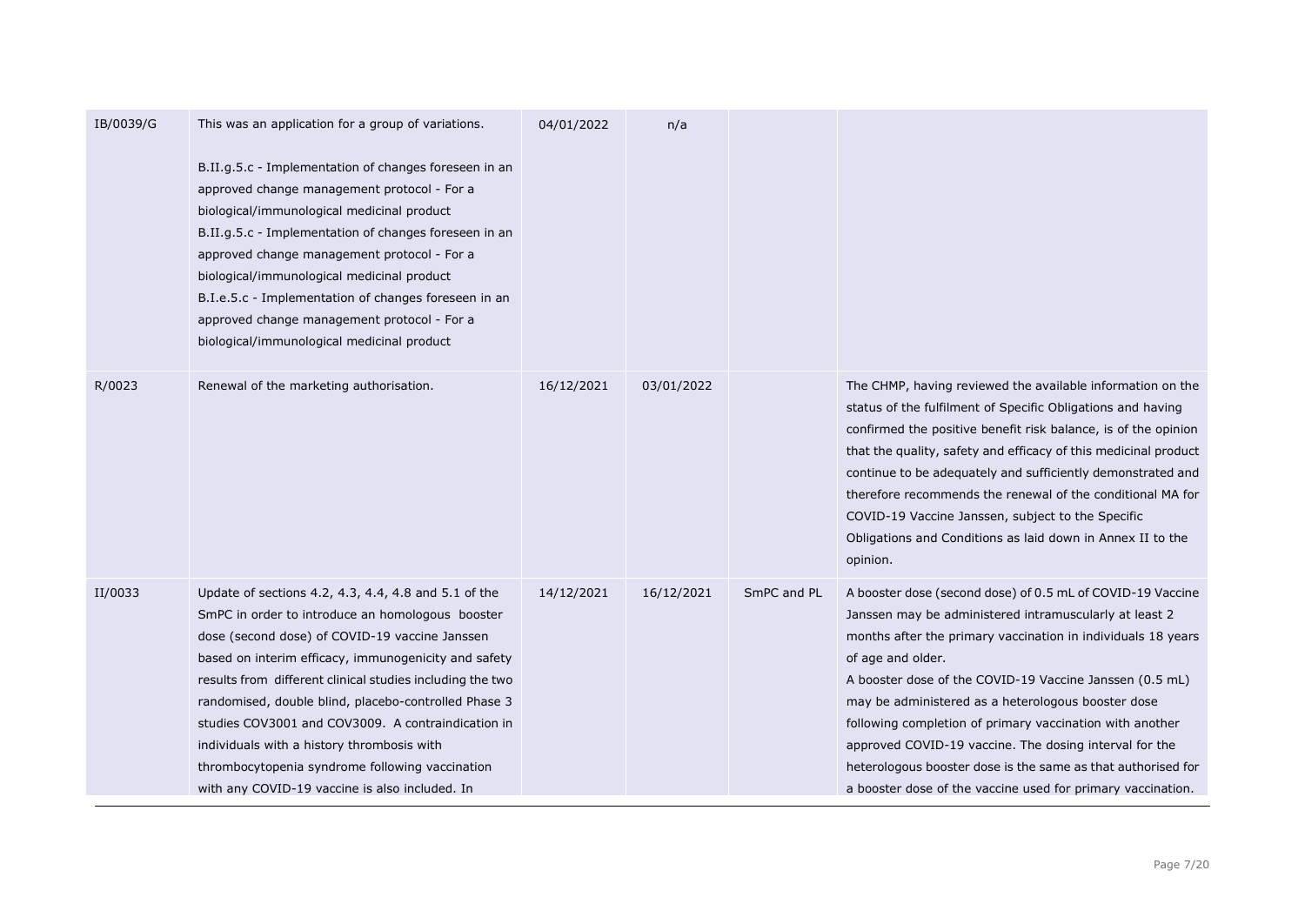addition, an update to introduce an heterologous booster dose of COVID-19 vaccine Janssen following completion of a primary vaccination with an approved mRNA COVID-19 vaccine is introduced based on immunogenicity and safety interim results from the phase 1/2 study DMID 21-0012. In addition, the MAH took the opportunity to update the efficacy data for the primary vaccination schedule based on final analysis from study COV3001. The Package Leaflet is updated accordingly.

C.I.4 - Change(s) in the SPC, Labelling or PL due to new quality, preclinical, clinical or pharmacovigilance data

Individuals who have experienced thrombosis with thrombocytopenia syndrome (TTS) following vaccination with any COVID-19 vaccine should not receive COVID-19 Vaccine Janssen

The risk of very rare events (such as coagulation disorders including thrombosis with thrombocytopenia syndrome, CLS and GBS) after a booster dose of COVID-19 Vaccine Janssen has not yet been characterised.

Efficacy of two-doses of COVID-19 Vaccine Janssen administered 2 months apart

A final analysis (cut-off date 25 June 2021) of a multicentre, randomised, double-blind, placebo-controlled Phase 3 study (COV3009) was conducted to assess the efficacy, safety, and immunogenicity of 2 doses of COVID-19 Vaccine Janssen administered with a 56-day interval.

In total, 14492 individuals were included in the per-protocol efficacy population (7484 individuals received COVID-19 Vaccine Janssen and 7008 individuals received placebo). Vaccine efficacy against symptomatic infections at least 14 days after second vaccination was 75.2% (95% CI: 54.6; 87.3).

Immunogenicity of a booster dose (second dose) following primary vaccination with COVID-19 Vaccine Janssen In a Phase 2 Study (COV2001), individuals 18 through 55 years of age and 65 years and older received a booster dose of the COVID-19 Vaccine Janssen approximately 2 months after the primary vaccination. Immunogenicity data are available from 39 individuals, of whom 15 were 65 years of age and older. Neutralising antibody and binding antibody increases against the reference SARS-CoV-2 strain were also observed in studies COV1001, COV1002 and COV2001 in a limited number of study participants after a boost given at 2,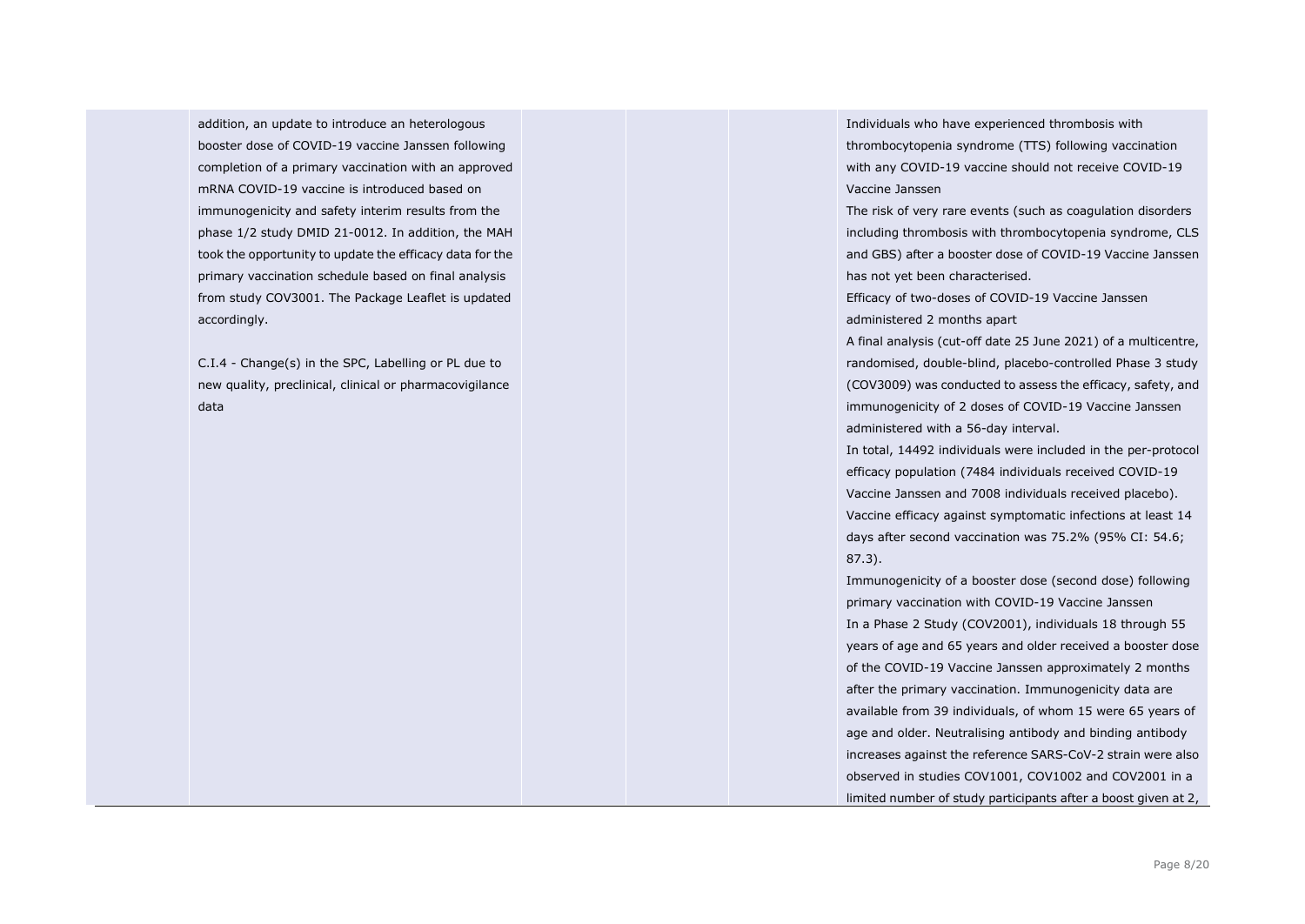3 and 6 months, when compared to pre-boost values. Overall, the increases of GMTs pre-boost to 1-month post-boost ranged from 1.5 to 4.4 fold for neutralising antibodies, and from 2.5 to 5.8 fold for binding antibodies. A 2-fold decrease in antibody levels was observed 4 months following 2-month booster dose, compared to 1 month following 2-month booster dose. Antibody levels were still higher than antibody levels following a single-dose at a similar timepoint. These data support the administration of a booster dose when administered at an interval of 2 months or longer after primary vaccination. Immunogenicity of a booster dose following primary vaccination with an approved mRNA COVID-19 vaccine An independent Phase 1/2 open-label clinical trial (NCT04889209) conducted in the United States evaluated a heterologous booster dose of the COVID-19 Vaccine Janssen. Due to the limited sample size, differences observed are only descriptive. In this study, adults who had completed primary vaccination with a Spikevax 2-dose series (N=151), a COVID-19 Vaccine Janssen single-dose (N=156), or a Comirnaty 2-dose series (N=151) at least 12 weeks prior to enrollment and who reported no history of SARS-CoV-2 infection were randomised 1:1:1 to receive a booster dose of one of three vaccines: Spikevax, COVID-19 Vaccine Janssen or Comirnaty. Neutralising antibody titres were assessed on Day 1 prior to administration of the booster dose and on Day 15 and Day 29 after the booster dose. A booster response to the COVID-19 Vaccine Janssen was demonstrated regardless of primary vaccination. The antibody level 14 days after a heterologous boost by COVID-19 Vaccine Janssen is lower than after a homologous boost by a licensed mRNA vaccine while after 1 month, neutralising antibody titers are roughly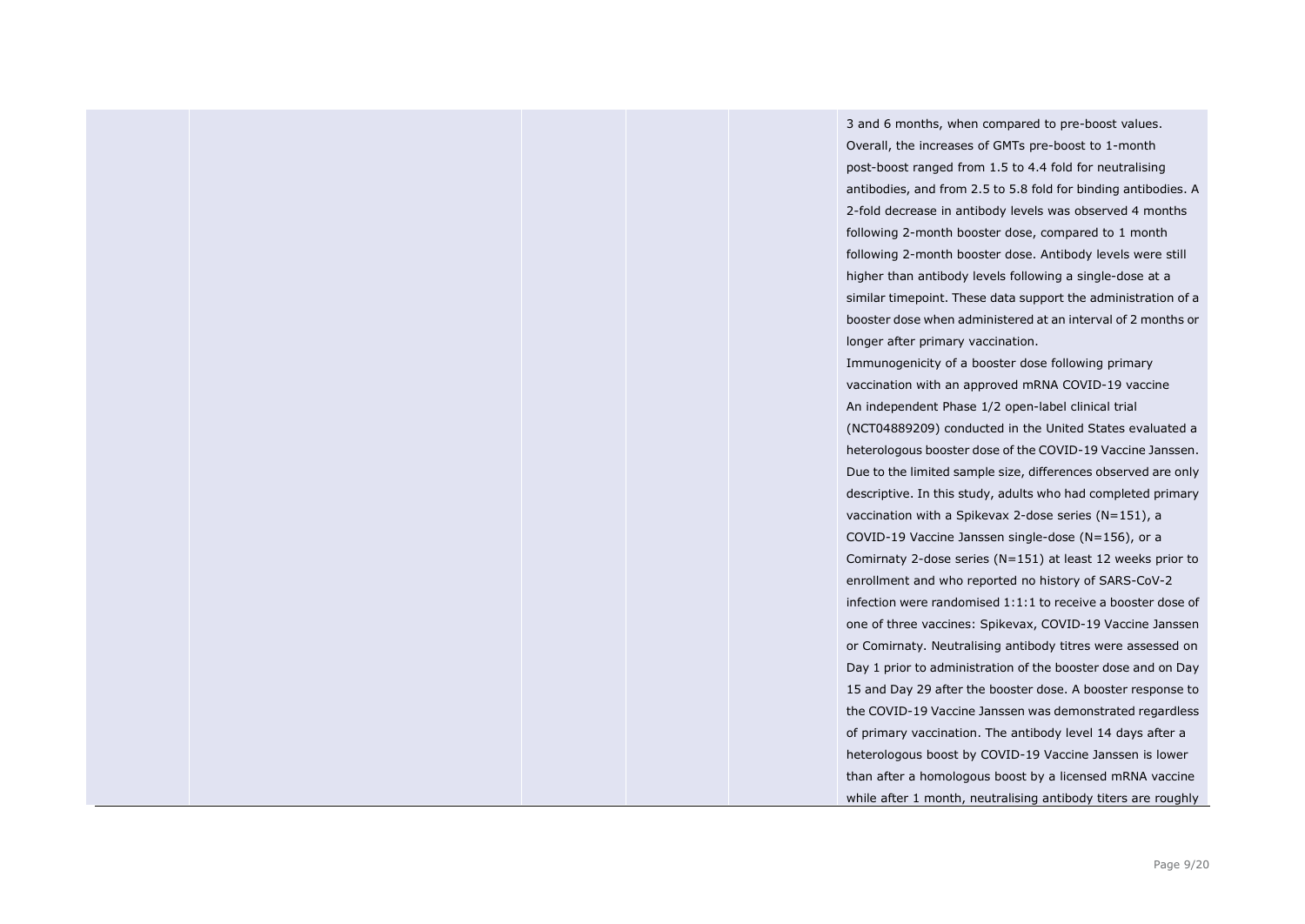|           |                                                                                                                                                                                                                                                                                                                                                  |            |            |          | similar between both regimens. Data indicate the<br>homologous regimen with COVID-19 Vaccine Janssen<br>induces lower antibody responses compared to heterologous<br>boosting with a licensed mRNA vaccine. The clinical<br>relevance of this is unknown. Only short-term<br>immunogenicity data are available, long-term protection and<br>immunological memory are currently unknown.<br>For more information, please refer to the Summary of<br>Product Characteristics. |
|-----------|--------------------------------------------------------------------------------------------------------------------------------------------------------------------------------------------------------------------------------------------------------------------------------------------------------------------------------------------------|------------|------------|----------|-----------------------------------------------------------------------------------------------------------------------------------------------------------------------------------------------------------------------------------------------------------------------------------------------------------------------------------------------------------------------------------------------------------------------------------------------------------------------------|
| II/0026/G | This was an application for a group of variations.<br>A.5.b - Administrative change - Change in the name<br>and/or address of a manufacturer/importer of the<br>finished product, including quality control sites<br>(excluding manufacturer for batch release)<br>B.II.b.z - Change in manufacture of the Finished<br>Product - Other variation | 16/12/2021 | n/a        |          |                                                                                                                                                                                                                                                                                                                                                                                                                                                                             |
| IB/0036   | B.II.g.5.c - Implementation of changes foreseen in an<br>approved change management protocol - For a<br>biological/immunological medicinal product                                                                                                                                                                                               | 13/12/2021 | 16/12/2021 | Annex II | Update on the dates for a Specific Obligation listed in Annex<br>Π.                                                                                                                                                                                                                                                                                                                                                                                                         |
| IB/0032   | B.I.a.1.k - Change in the manufacturer of AS or of a<br>starting material/reagent/intermediate for AS - New<br>storage site of MCB and/or WCB                                                                                                                                                                                                    | 10/12/2021 | n/a        |          |                                                                                                                                                                                                                                                                                                                                                                                                                                                                             |
| IA/0038   | B.II.b.5.z - Change to in-process tests or limits applied<br>during the manufacture of the finished product - Other<br>variation                                                                                                                                                                                                                 | 03/12/2021 | n/a        |          |                                                                                                                                                                                                                                                                                                                                                                                                                                                                             |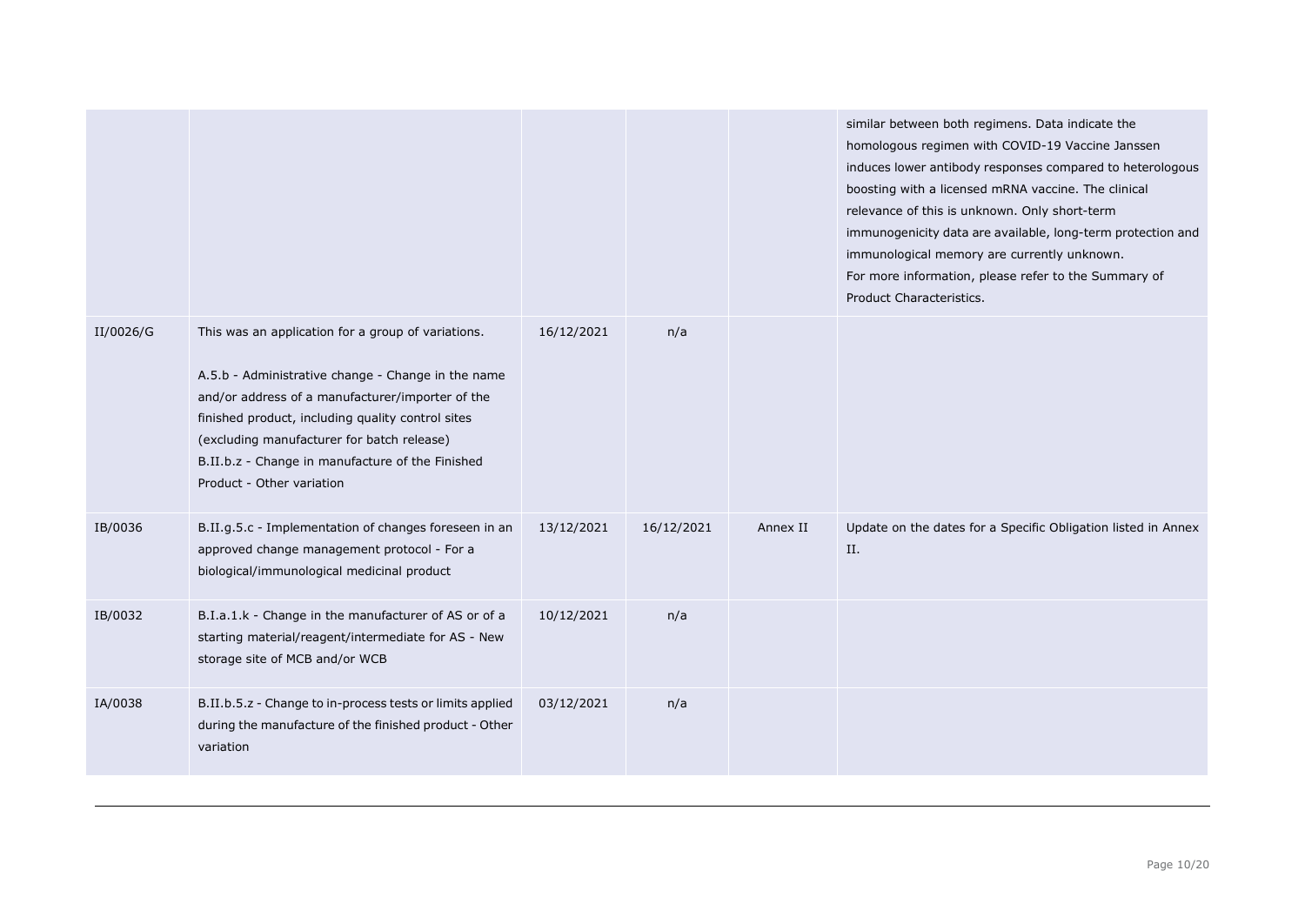| II/0018 | Submission of an updated RMP version 2.5 in order to<br>include the following:<br>To include thrombocytopenia (including<br>$\bullet$<br>immune thrombocytopenia) as an important identified<br>risk following the outcome of the signal of Embolic and<br>Thrombotic events (SDA 018.1, EPITT number<br>19689) and the opinion of procedure<br>EMEA/H/C/005737/II/0006/G<br>To propose studies aimed at further<br>characterization of Thrombosis with<br>Thrombocytopenia syndrome (TTS) and<br>thrombocytopenia, following the outcome of the signal<br>of Embolic and Thrombotic events (SDA 018.1, EPITT<br>number 19689)<br>To include Guillain-Barré syndrome as an<br>$\bullet$<br>important identified risk and update the RMP<br>accordingly (EMEA/H/C/005737/II/0012)<br>In addition, the MAH took the opportunity to update in<br>the EU-RMP the submission milestone dates for<br>VAC31518COV4001 and VAC31518COV4002 studies.<br>C.I.11.b - Introduction of, or change(s) to, the<br>obligations and conditions of a marketing<br>authorisation, including the RMP - Implementation of<br>change(s) which require to be further substantiated by<br>new additional data to be submitted by the MAH where<br>significant assessment is required | 02/12/2021 | n/a        |          |                                                                                             |
|---------|--------------------------------------------------------------------------------------------------------------------------------------------------------------------------------------------------------------------------------------------------------------------------------------------------------------------------------------------------------------------------------------------------------------------------------------------------------------------------------------------------------------------------------------------------------------------------------------------------------------------------------------------------------------------------------------------------------------------------------------------------------------------------------------------------------------------------------------------------------------------------------------------------------------------------------------------------------------------------------------------------------------------------------------------------------------------------------------------------------------------------------------------------------------------------------------------------------------------------------------------------------------|------------|------------|----------|---------------------------------------------------------------------------------------------|
| IA/0034 | A.7 - Administrative change - Deletion of<br>manufacturing sites                                                                                                                                                                                                                                                                                                                                                                                                                                                                                                                                                                                                                                                                                                                                                                                                                                                                                                                                                                                                                                                                                                                                                                                             | 29/11/2021 | 16/12/2021 | Annex II | Annex II is updated to remove a site responsible for<br>manufacture of the active substance |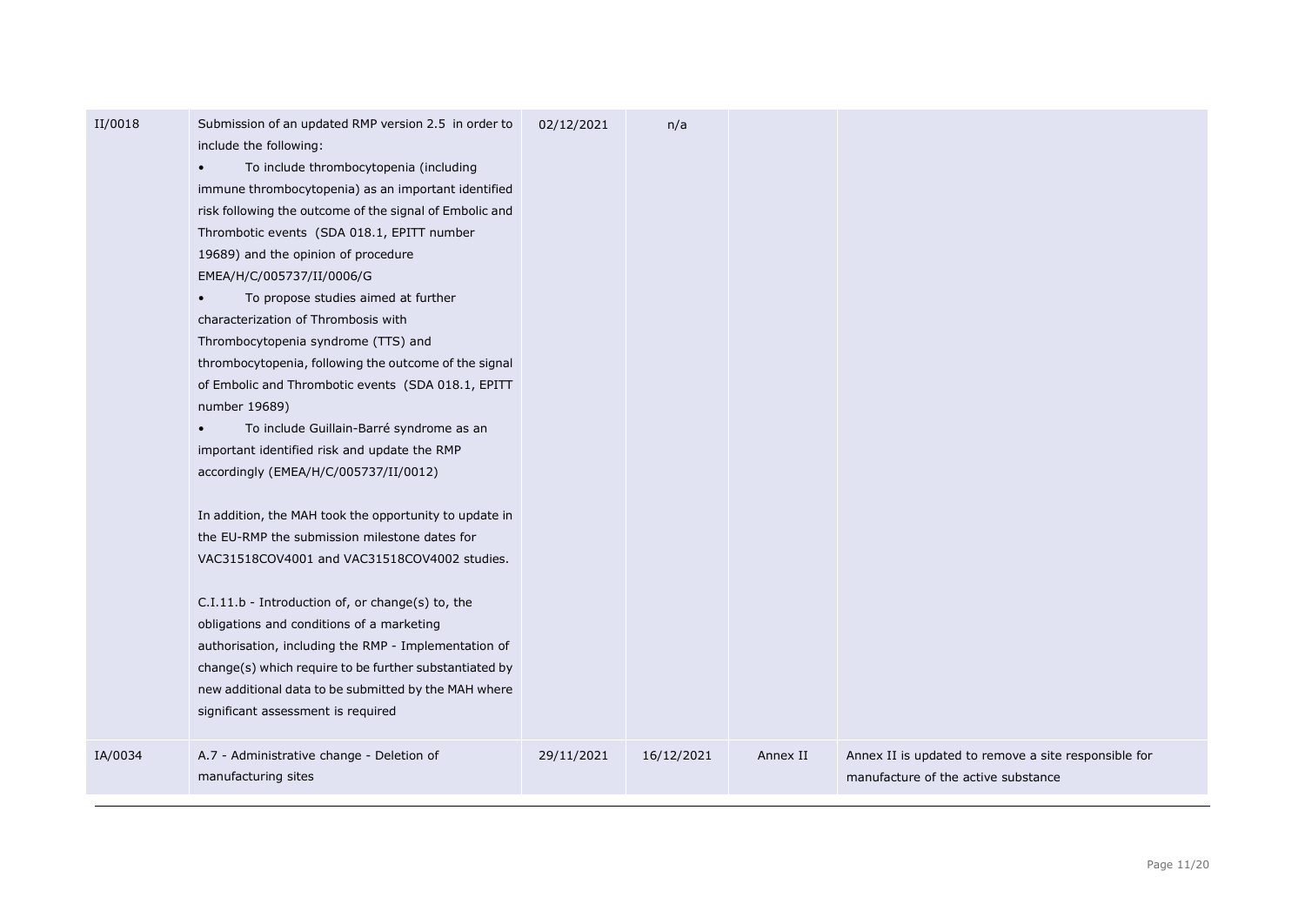| IB/0030   | B.II.b.3.a - Change in the manufacturing process of<br>the finished or intermediate product - Minor change in<br>the manufacturing process                                                                                                                                                                           | 23/11/2021 | n/a        |             |                                                                                                                                                                                                                          |
|-----------|----------------------------------------------------------------------------------------------------------------------------------------------------------------------------------------------------------------------------------------------------------------------------------------------------------------------|------------|------------|-------------|--------------------------------------------------------------------------------------------------------------------------------------------------------------------------------------------------------------------------|
| II/0017   | B.II.b.z - Change in manufacture of the Finished<br>Product - Other variation                                                                                                                                                                                                                                        | 21/10/2021 | n/a        |             |                                                                                                                                                                                                                          |
| IB/0028/G | This was an application for a group of variations.<br>B.II.b.2.z - Change to importer, batch release<br>arrangements and quality control testing of the FP -<br>Other variation<br>B.I.a.1.z - Change in the manufacturer of AS or of a<br>starting material/reagent/intermediate for AS - Other<br>variation        | 11/10/2021 | n/a        |             |                                                                                                                                                                                                                          |
| IB/0027   | C.I.z - Changes (Safety/Efficacy) of Human and<br>Veterinary Medicinal Products - Other variation                                                                                                                                                                                                                    | 08/10/2021 | 11/10/2021 | SmPC and PL | To include Venous Thromboembolism (VTE) as Adverse Drug<br>Reaction.                                                                                                                                                     |
| IB/0025/G | This was an application for a group of variations.<br>B.II.b.1.a - Replacement or addition of a<br>manufacturing site for the FP - Secondary packaging<br>site<br>B.II.g.5.c - Implementation of changes foreseen in an<br>approved change management protocol - For a<br>biological/immunological medicinal product | 01/10/2021 | 11/10/2021 | Annex II    | This variation resulted in an update of annex II to include an<br>update of the specific obligation to confirm the consistency of<br>the finished product manufacturing process, with the<br>addition of interim reports |
| II/0020   | Update of sections 4.4 and 4.8 of the SmPC to add a<br>new warning on immune thrombocytopenia (ITP), and                                                                                                                                                                                                             | 30/09/2021 | 01/10/2021 | SmPC and PL | As an outcome of the post-authorisation measure MEA 14.3<br>(4th Monthly Summary Safety Report covering June 2021),                                                                                                      |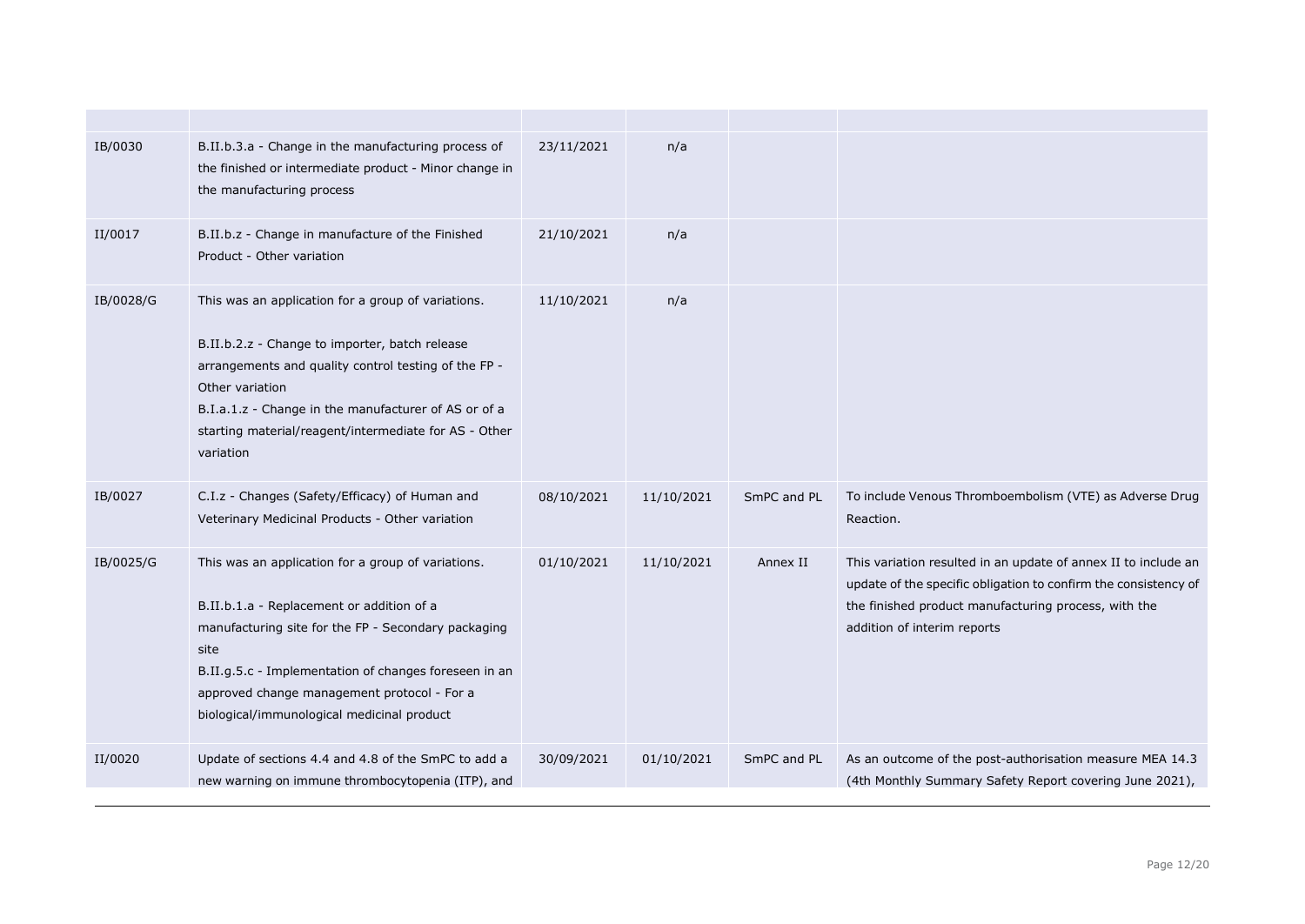to add dizziness and ITP to the list of adverse drug reactions with frequencies uncommon and not known, respectively; based on the PRAC request from the post-authorisation measure MEA/014.3 (4th Monthly Summary Safety Report covering the month of June 2021). The package leaflet is updated accordingly. A DHPC and communication plan was adopted.

C.I.4 - Change(s) in the SPC, Labelling or PL due to new quality, preclinical, clinical or pharmacovigilance data

the MAH was requested to update of sections 4.4 and 4.8 of the SmPC to add a new warning on immune thrombocytopenia (ITP), and to add dizziness and ITP to the list of adverse drug reactions with frequencies uncommon and not known, respectively.

Based on a cumulative review of post-marketing data on anxiety related reactions, including dizziness, it was concluded there was a reasonable possibility to consider dizziness as causally related to the COVID-19 vaccine Janssen, and therefore, it was added to section 4.8 of the SmPC. The frequency of this event was calculated as 'uncommon' based on clinical data from study VAC31518COV3001.

ITP was added to section 4.8 following a review of the available post-marketing and clinical trial data. In addition, taking case reviews into account, and particularly due to the severity of some cases reported, as well as limited post-marketing and literature data showing significant decrease in platelet values in patients with a prior medical history of ITP following vaccination with the Janssen COVID-19 vaccine, a warning in section 4.4 of the SmPC is added.

A Direct Healthcare Professional Communication (DHPC) is considered necessary in order to communicate on the new recommendations in relation to ITP; namely that Healthcare professionals (HCPs) 1. should assess an individual's relevant medical history prior to administering COVID-19 Vaccine Janssen and discuss the risks and benefits of developing low platelet levels before administering the vaccine, 2.should be alert to signs and symptoms of ITP, such as spontaneous bleeding, bruising or petechiae and 3. are recommended to monitor platelet levels in individuals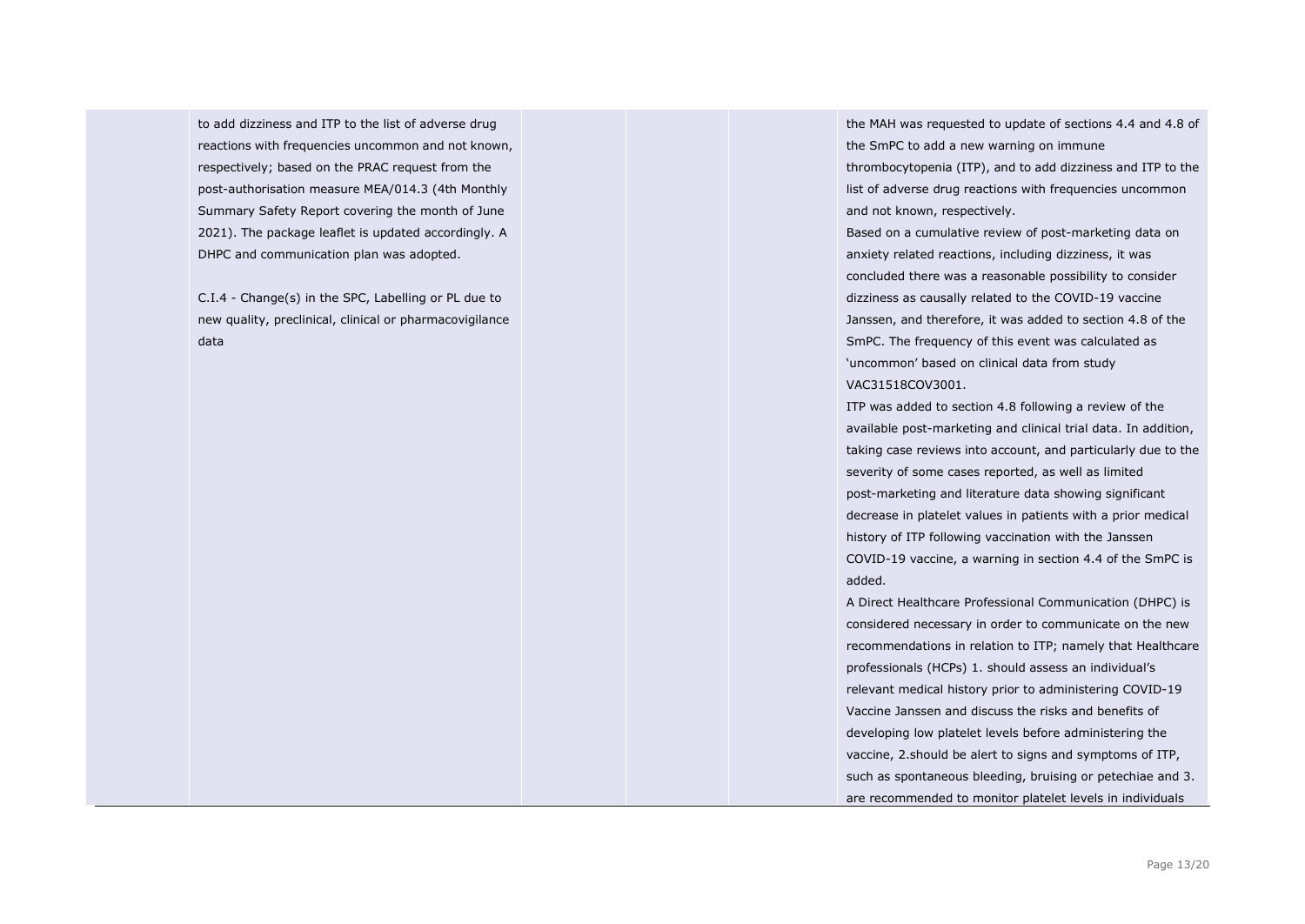|           |                                                                                                                                                                                                                                                                                                                                                                                      |            |            |                              | with a history of ITP following vaccination with COVID-19<br>Vaccine Janssen.<br>For more information, please refer to the Summary of<br>Product Characteristics.                                                                                                                                                                                                                                                                                                                                                                 |
|-----------|--------------------------------------------------------------------------------------------------------------------------------------------------------------------------------------------------------------------------------------------------------------------------------------------------------------------------------------------------------------------------------------|------------|------------|------------------------------|-----------------------------------------------------------------------------------------------------------------------------------------------------------------------------------------------------------------------------------------------------------------------------------------------------------------------------------------------------------------------------------------------------------------------------------------------------------------------------------------------------------------------------------|
| IB/0024/G | This was an application for a group of variations.<br>B.II.f.1.b.5 - Stability of FP - Extension of the shelf life<br>of the finished product - Biological/immunological<br>medicinal product in accordance with an approved<br>stability protocol<br>B.II.f.1.d - Stability of FP - Change in storage<br>conditions of the finished product or the<br>diluted/reconstituted product | 21/09/2021 | 29/09/2021 | SmPC,<br>Labelling and<br>PL | To extend the shelf life of the Covid-19 vaccine Janssen drug<br>product in accordance with the approved stability protocol<br>from the current shelf-life of 3 months to 4.5 months when<br>stored at 2 to 8°C.<br>To clarify in Annex 1 - Summary of Product Characteristics,<br>6.3 Shelf life and 6.4 Special precautions for storage and the<br>corresponding section in the Package leaflet that<br>transportation is also part of the chemical and physical in-use<br>stability of the opened vial (after first puncture). |
| IB/0022/G | This was an application for a group of variations.<br>B.II.g.5.c - Implementation of changes foreseen in an<br>approved change management protocol - For a<br>biological/immunological medicinal product<br>B.II.b.3.a - Change in the manufacturing process of<br>the finished or intermediate product - Minor change in<br>the manufacturing process                               | 07/09/2021 | n/a        |                              |                                                                                                                                                                                                                                                                                                                                                                                                                                                                                                                                   |
| IB/0021/G | This was an application for a group of variations.<br>B.II.g.5.c - Implementation of changes foreseen in an<br>approved change management protocol - For a<br>biological/immunological medicinal product<br>B.II.g.5.c - Implementation of changes foreseen in an<br>approved change management protocol - For a<br>biological/immunological medicinal product                       | 06/09/2021 | n/a        |                              |                                                                                                                                                                                                                                                                                                                                                                                                                                                                                                                                   |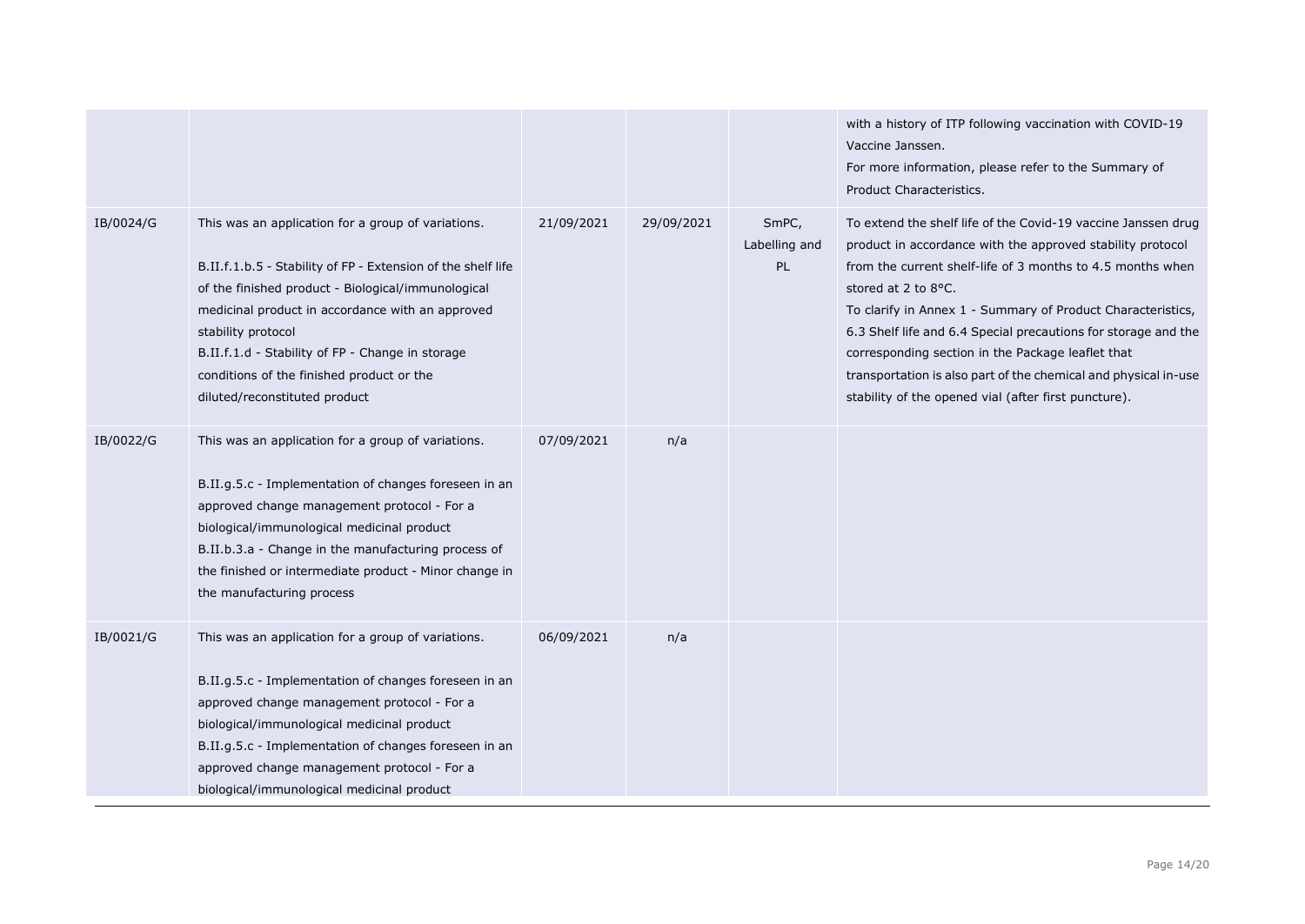|         | B.II.g.5.c - Implementation of changes foreseen in an<br>approved change management protocol - For a<br>biological/immunological medicinal product<br>B.I.e.5.c - Implementation of changes foreseen in an<br>approved change management protocol - For a<br>biological/immunological medicinal product<br>B.I.e.5.c - Implementation of changes foreseen in an<br>approved change management protocol - For a<br>biological/immunological medicinal product<br>B.I.e.5.c - Implementation of changes foreseen in an<br>approved change management protocol - For a<br>biological/immunological medicinal product                                                                                                                                                                                                                                |            |            |                              |                                                                                                                                                                                                                                                                                                                                                                                                                                                                                                                                   |
|---------|--------------------------------------------------------------------------------------------------------------------------------------------------------------------------------------------------------------------------------------------------------------------------------------------------------------------------------------------------------------------------------------------------------------------------------------------------------------------------------------------------------------------------------------------------------------------------------------------------------------------------------------------------------------------------------------------------------------------------------------------------------------------------------------------------------------------------------------------------|------------|------------|------------------------------|-----------------------------------------------------------------------------------------------------------------------------------------------------------------------------------------------------------------------------------------------------------------------------------------------------------------------------------------------------------------------------------------------------------------------------------------------------------------------------------------------------------------------------------|
| II/0014 | Update of section 4.8 of the SmPC in order to include<br>diarrhoea and paraesthesia as adverse drug reactions<br>(ADRs) with frequency uncommon; and hypoesthesia,<br>lymphadenopathy, vomiting and tinnitus as ADRs with<br>frequency rare, as requested by PRAC from<br>post-authorisation measures MEA 014.2 and MEA<br>014.3 (3rd and 4th Monthly Summary Safety Report<br>covering May 2021 and June 2021, respectively).<br>In addition, the MAH took the opportunity to add<br>editorial changes on sections 6.4 and 6.6 of the SmPC<br>in line with the WHO recommendations. Also, the<br>labelling has been updated to improve readability.<br>The labelling and package leaflet are updated<br>accordingly.<br>C.I.4 - Change(s) in the SPC, Labelling or PL due to<br>new quality, preclinical, clinical or pharmacovigilance<br>data | 02/09/2021 | 03/09/2021 | SmPC,<br>Labelling and<br>PL | Update of section 4.8 of the SmPC in order to include<br>diarrhoea and paraesthesia as adverse drug reactions<br>(ADRs) with frequency uncommon; and hypoesthesia,<br>lymphadenopathy, vomiting and tinnitus as ADRs with<br>frequency rare as requested by PRAC from post authorisation<br>measures MEA 014.2 and MEA 014.3 (3rd and 4th Monthly<br>Summary Safety Report covering May 2021 and June 2021,<br>respectively). The frequencies of these ADRs derive from the<br>clinical trial reporting of study VAC31518COV3001. |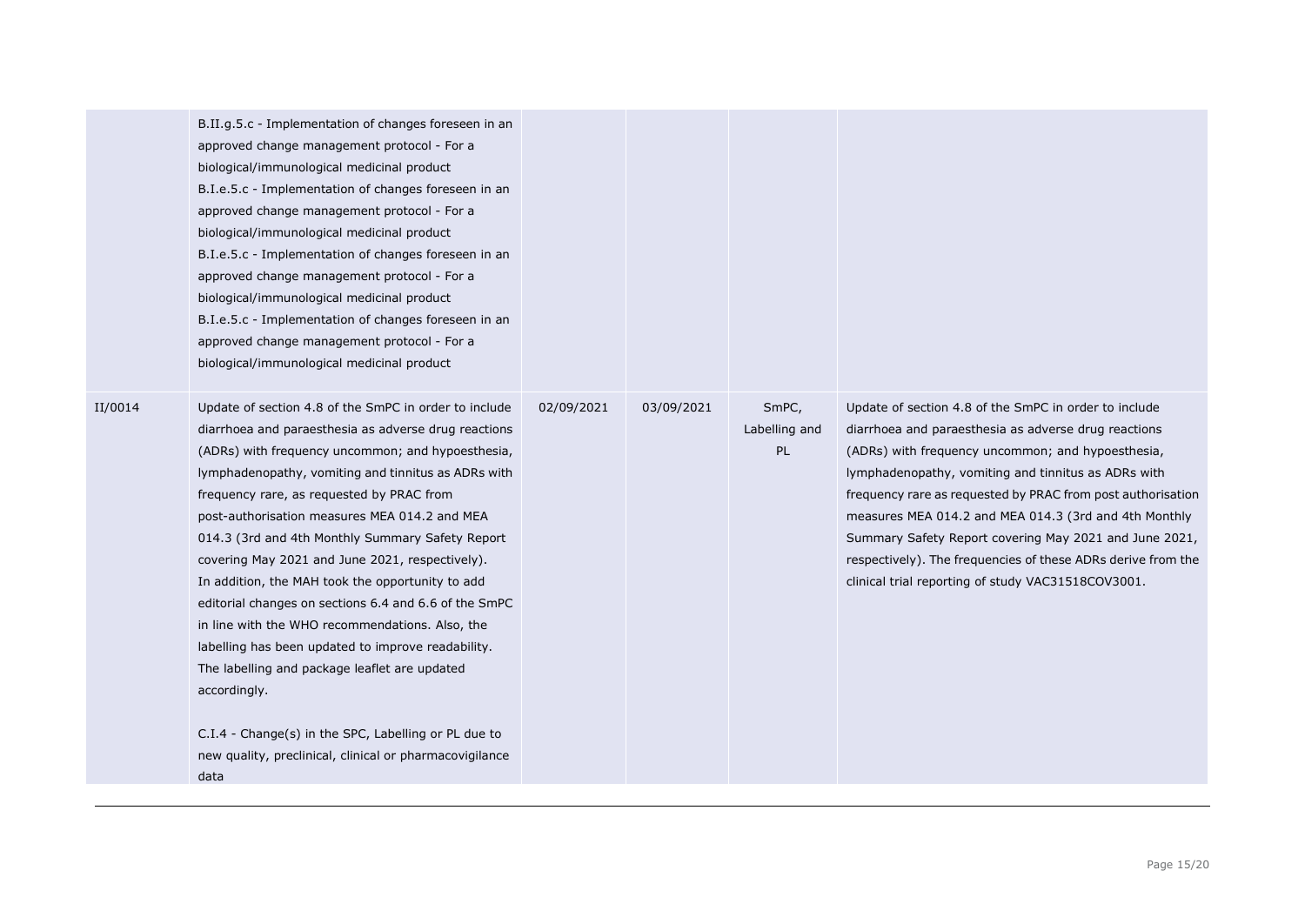| IB/0019 | B.I.b.2.e - Change in test procedure for AS or starting<br>material/reagent/intermediate - Other changes to a<br>test procedure (including replacement or addition) for<br>the AS or a starting material/intermediate                                                                                                                                                                                                                                                                                                                                                                                                                                                                                                                                                                                                                        | 02/09/2021 | n/a        |             |                                                                                                                                                                                                                                                                                                                                                                                                                                                                                         |
|---------|----------------------------------------------------------------------------------------------------------------------------------------------------------------------------------------------------------------------------------------------------------------------------------------------------------------------------------------------------------------------------------------------------------------------------------------------------------------------------------------------------------------------------------------------------------------------------------------------------------------------------------------------------------------------------------------------------------------------------------------------------------------------------------------------------------------------------------------------|------------|------------|-------------|-----------------------------------------------------------------------------------------------------------------------------------------------------------------------------------------------------------------------------------------------------------------------------------------------------------------------------------------------------------------------------------------------------------------------------------------------------------------------------------------|
| IB/0016 | B.II.b.3.a - Change in the manufacturing process of<br>the finished or intermediate product - Minor change in<br>the manufacturing process                                                                                                                                                                                                                                                                                                                                                                                                                                                                                                                                                                                                                                                                                                   | 26/08/2021 | n/a        |             |                                                                                                                                                                                                                                                                                                                                                                                                                                                                                         |
| IA/0015 | A.7 - Administrative change - Deletion of<br>manufacturing sites                                                                                                                                                                                                                                                                                                                                                                                                                                                                                                                                                                                                                                                                                                                                                                             | 30/07/2021 | 03/09/2021 | Annex II    |                                                                                                                                                                                                                                                                                                                                                                                                                                                                                         |
| II/0012 | Update of sections 4.4 and 4.8 of the SmPC in order to<br>add a warning related to the possibility of developing a<br>Guillain-Barré syndrome (GBS) following the<br>administration of Ad26.COV2.S and to add GBS as an<br>adverse drug reaction (ADR). This is based on the<br>information accumulated on cases of GBS reported to<br>the vaccine adverse event reporting system (VAERS)<br>in recipients of the Janssen COVID-19 Vaccine and<br>subsequently, on the analysis performed by the<br>company on cases of GBS based on the available<br>cumulative data from launch. In addition, the<br>company took the oportunity to make some editorial<br>changes. The Package Leaflet is updated accordingly.<br>C.I.4 - Change(s) in the SPC, Labelling or PL due to<br>new quality, preclinical, clinical or pharmacovigilance<br>data | 22/07/2021 | 23/07/2021 | SmPC and PL | SmPC new text<br>A warning is added in 4.4 of the SmPC regarding the<br>possibility of presenting a Guillain -Barré Syndrome (GBS)<br>after the administration of Janssen COVID-19 Vaccine. This<br>adverse event is also added in 4.8 of the SmPC with a<br>frequency of very rare. Healthcare professionals should be<br>alert of GBS signs and symptoms to ensure correct diagnosis,<br>in order to initiate adequate supportive care and treatment<br>and to rule out other causes. |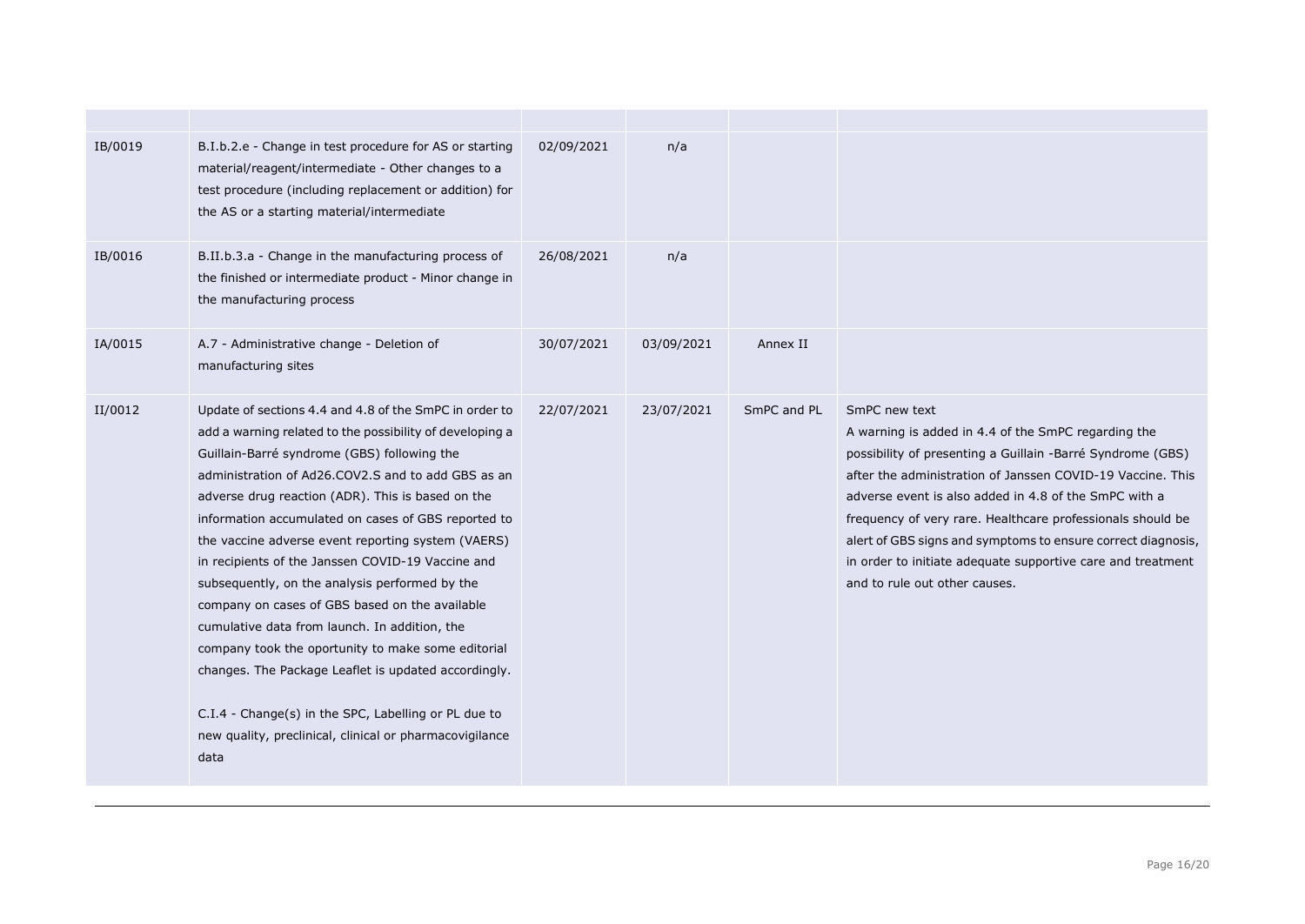| IB/0013   | $C.I.11.z$ - Introduction of, or change(s) to, the<br>obligations and conditions of a marketing<br>authorisation, including the RMP - Other variation                                                                                                                                                                                                                                                                                                                                                                                                                                                                                                                      | 21/07/2021 | 23/07/2021 | Annex II    | To extend the due date of the specific obligation and update<br>Annex II of the product information accordingly.                                                                                                                                                                                                                                                                                                                                                                                                                                                                                                                                                                                             |
|-----------|----------------------------------------------------------------------------------------------------------------------------------------------------------------------------------------------------------------------------------------------------------------------------------------------------------------------------------------------------------------------------------------------------------------------------------------------------------------------------------------------------------------------------------------------------------------------------------------------------------------------------------------------------------------------------|------------|------------|-------------|--------------------------------------------------------------------------------------------------------------------------------------------------------------------------------------------------------------------------------------------------------------------------------------------------------------------------------------------------------------------------------------------------------------------------------------------------------------------------------------------------------------------------------------------------------------------------------------------------------------------------------------------------------------------------------------------------------------|
| II/0010   | Update of section 4.3, 4.4 and 4.8 of the SmPC in<br>order to add a contraindication related to the<br>administration of Ad26.COV2.S to individuals with a<br>history of Capillary Leak Syndrome (CLS) based on the<br>cases reported following administration of this vaccine<br>in the Global Medical Safety (GMS) up to the data lock<br>point (DLP) of 21 June 2021. The Package Leaflet is<br>updated accordingly. In addition, the MAH took the<br>opportunity to add some minor editorial changes<br>throughout the product information.<br>C.I.4 - Change(s) in the SPC, Labelling or PL due to<br>new quality, preclinical, clinical or pharmacovigilance<br>data | 07/07/2021 | 09/07/2021 | SmPC and PL | SmPC new text<br>The administration of this vaccine (Ad26.COV2.S) is<br>contraindicated in individuals with a history of Capillary Leak<br>Syndrome (CLS).<br>A joint DHPC is issued to alert health care professionals to the<br>signs and symptoms of thromboembolism and/or<br>thrombocytopenia in follow up to the adopted signal<br>procedure at PRAC for TTS (Thrombosis with Thrombopenia<br>Syndrome). This letter also communicate the new<br>contraindication of this vaccine in individuals who have<br>previously experienced episodes of Capillary Leak Syndrome<br>(CLS).<br>For more information, please refer to the Summary of<br>Product Characteristics.                                  |
| II/0006/G | This was an application for a group of variations.<br>To update the EU-RMP for COVID-19 Vaccine Janssen<br>to include thrombosis with thrombocytopenia<br>syndrome (TTS) in the list of the safety concerns as an<br>important identified risk following the PRAC<br>recommendation, dated 6 May 2021 in the outcome of<br>the related signal of Embolic and Thrombotic events<br>(procedure number SDA 018.1) with COVID-19<br>Vaccine Janssen (Ad26.COV2-S [recombinant]) . In<br>addition, the MAH sought agreement on a DHPC to<br>alert health care professionals to the signs and                                                                                    | 07/07/2021 | n/a        |             | Thrombosis with thrombocytopenia syndrome (TTS) is<br>included in the list of the safety concerns as an important<br>identified risk in the outcome of the related signal of Embolic<br>and Thrombotic events (procedure number SDA 018.1) with<br>COVID-19 Vaccine Janssen (Ad26.COV2-S [recombinant]).<br>In addition, Thrombocytopenia is also agreed to be included<br>as an important potential risk in the summary of safety<br>concerns in the RMP. The RMP will be updated within the next<br>expected variation to update the RMP.<br>Finally, a joint DHPC is issued to alert health care<br>professionals to the signs and symptoms of<br>thromboembolism and/or thrombocytopenia in follow up to |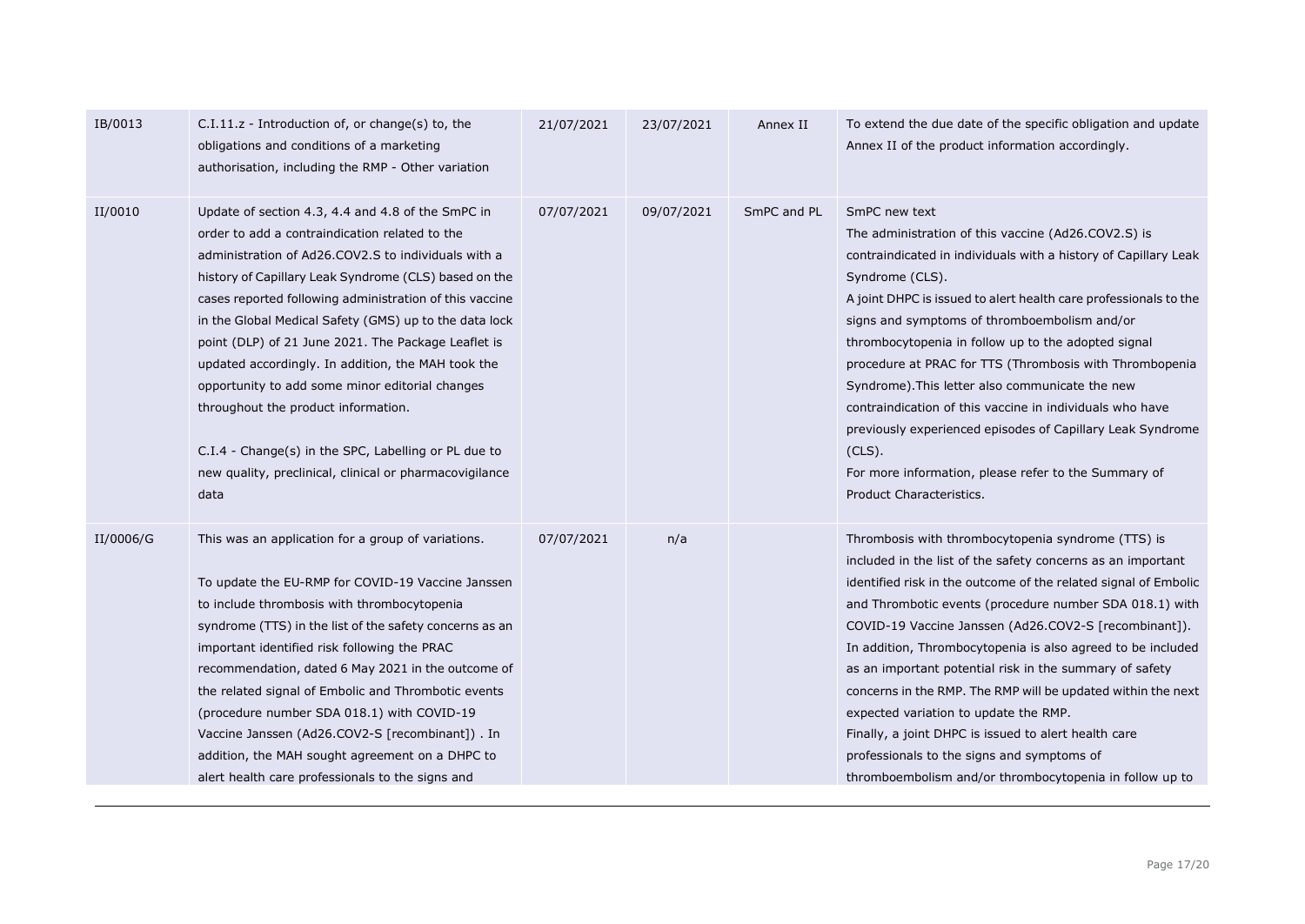|         | symptoms of thromboembolism and/or<br>thrombocytopenia in follow up to the adopted signal<br>procedure at PRAC for TTS (Thrombosis with<br>Thrombopenia Syndrome).<br>C.I.4 - Change(s) in the SPC, Labelling or PL due to<br>new quality, preclinical, clinical or pharmacovigilance<br>data<br>C.I.11.b - Introduction of, or change(s) to, the<br>obligations and conditions of a marketing<br>authorisation, including the RMP - Implementation of<br>change(s) which require to be further substantiated by<br>new additional data to be submitted by the MAH where<br>significant assessment is required |            |            |          | the adopted signal procedure at PRAC for TTS (Thrombosis<br>with Thrombopenia Syndrome). This letter also<br>communicates the new contraindication of this vaccine in<br>individuals who have previously experienced episodes of<br>Capillary Leak Syndrome (CLS).<br>SmPC new text<br>No changes are introduced in the SmPC or in the Product<br>Leaflet. |
|---------|----------------------------------------------------------------------------------------------------------------------------------------------------------------------------------------------------------------------------------------------------------------------------------------------------------------------------------------------------------------------------------------------------------------------------------------------------------------------------------------------------------------------------------------------------------------------------------------------------------------|------------|------------|----------|------------------------------------------------------------------------------------------------------------------------------------------------------------------------------------------------------------------------------------------------------------------------------------------------------------------------------------------------------------|
| IB/0011 | B.I.e.5.c - Implementation of changes foreseen in an<br>approved change management protocol - For a<br>biological/immunological medicinal product                                                                                                                                                                                                                                                                                                                                                                                                                                                              | 30/06/2021 | 09/07/2021 | Annex II | This variation resulted in an update of annex II to add a<br>specific obligation to confirm the consistency of the active<br>substance manufacturing process by submitting additional<br>comparability and validation data.                                                                                                                                |
| IA/0009 | A.7 - Administrative change - Deletion of<br>manufacturing sites                                                                                                                                                                                                                                                                                                                                                                                                                                                                                                                                               | 25/06/2021 | n/a        |          |                                                                                                                                                                                                                                                                                                                                                            |
| II/0005 | B.II.b.z - Change in manufacture of the Finished<br>Product - Other variation                                                                                                                                                                                                                                                                                                                                                                                                                                                                                                                                  | 24/06/2021 | n/a        |          |                                                                                                                                                                                                                                                                                                                                                            |
| IB/0008 | B.II.g.5.c - Implementation of changes foreseen in an<br>approved change management protocol - For a<br>biological/immunological medicinal product                                                                                                                                                                                                                                                                                                                                                                                                                                                             | 21/06/2021 | 09/07/2021 | Annex II | This variation resulted in an update of annex II to amend the<br>specific obligation to confirm the consistency of the finished<br>product manufacturing process, with the addition of interim<br>reports.                                                                                                                                                 |
| IB/0007 | B.II.b.3.a - Change in the manufacturing process of                                                                                                                                                                                                                                                                                                                                                                                                                                                                                                                                                            | 01/06/2021 | n/a        |          |                                                                                                                                                                                                                                                                                                                                                            |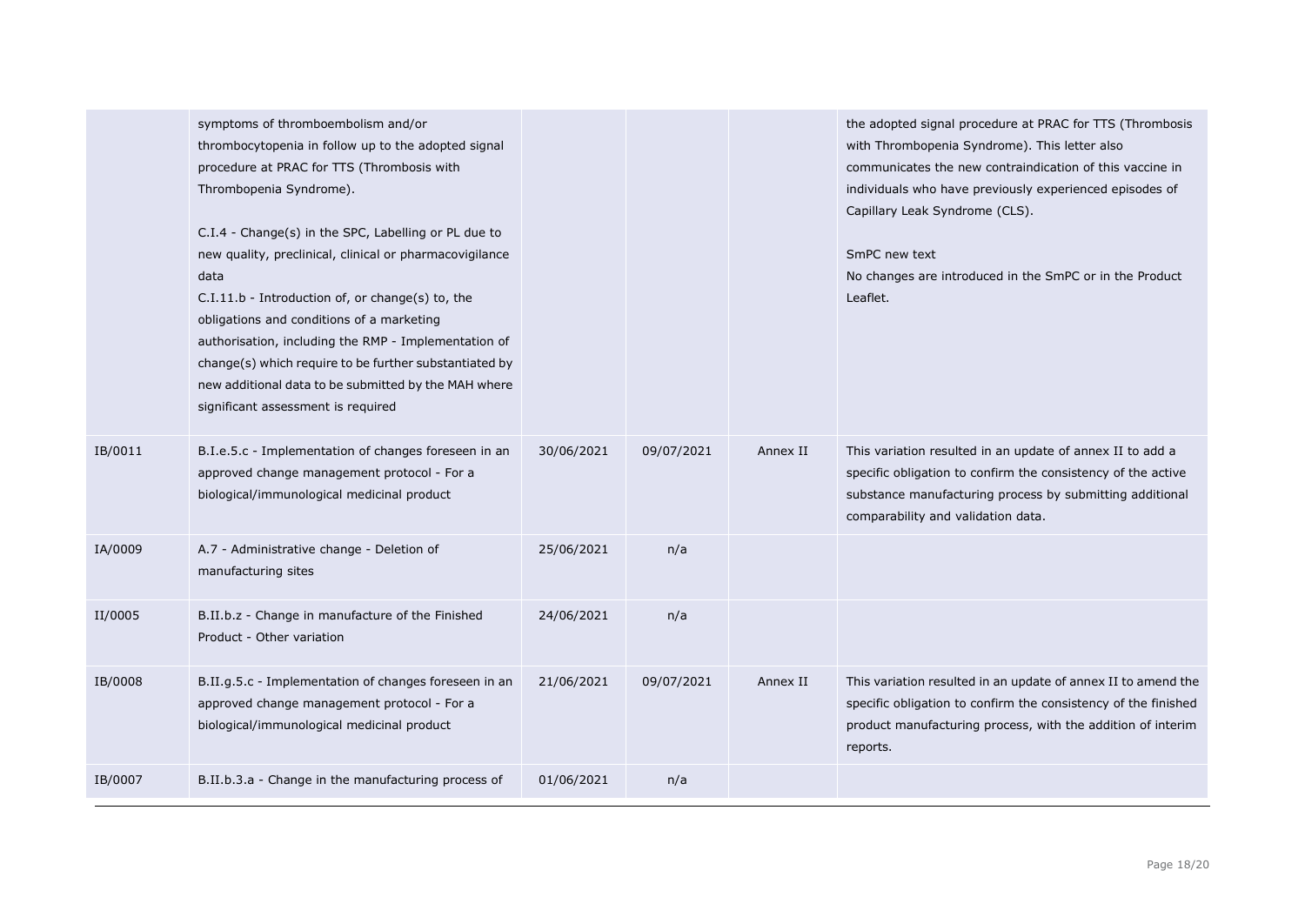|           | the finished or intermediate product - Minor change in<br>the manufacturing process                         |            |            |                                        |                                                                                                                                                                                                                                                                                                                                                                                                                                                                                                                                                                                                                                                                                                                                                                                                                          |
|-----------|-------------------------------------------------------------------------------------------------------------|------------|------------|----------------------------------------|--------------------------------------------------------------------------------------------------------------------------------------------------------------------------------------------------------------------------------------------------------------------------------------------------------------------------------------------------------------------------------------------------------------------------------------------------------------------------------------------------------------------------------------------------------------------------------------------------------------------------------------------------------------------------------------------------------------------------------------------------------------------------------------------------------------------------|
| IA/0004   | C.I.z - Changes (Safety/Efficacy) of Human and<br>Veterinary Medicinal Products - Other variation           | 07/05/2021 | 07/05/2021 | SmPC and PL                            | This variation is to update section 4.4 of the SmPC and<br>sections 2, 4 and 6 of the package leaflet (PL) to implement<br>the updated signal recommendations on embolic and<br>thrombotic events (EPITT no 19689), following receipt of an<br>updated PRAC signal assessment report on additional data<br>and adoption at PRAC plenary on 05th of April 2021.<br>Leg pain, seizures and mental status changes have been<br>added as symptoms for thrombosis with thrombocytopenia<br>syndrome, as well as the need to actively investigate for sign<br>of thrombosis individuals diagnosed with thrombocytopenia<br>within 3 weeks after vaccination with COVID-19 Vaccine<br>Janssen. Similarly, individuals who present with thrombosis<br>within 3 weeks of vaccination should be evaluated for<br>thrombocytopenia. |
| IA/0003   | C.I.z - Changes (Safety/Efficacy) of Human and<br>Veterinary Medicinal Products - Other variation           | 21/04/2021 | 22/04/2021 | SmPC and PL                            | This variation is to update sections 4.4 and 4.8 of the SmPC<br>and sections 2, 4 and 6 of the package leaflet (PL) to<br>implement the signal recommendations on embolic and<br>thrombotic events (EPITT no 19689), following receipt of an<br>updated PRAC signal assessment report on additional data<br>and adoption at PRAC plenary on 20th of April 2021.<br>A new warning on thrombocytopenia and coagulation<br>disorder is added and the adverse reaction: thrombosis in<br>combination with thrombocytopenia is introduced with a<br>frequency: very rare $(<1/10 000)$ .                                                                                                                                                                                                                                      |
| IB/0002/G | This was an application for a group of variations.<br>B.II.g.5.c - Implementation of changes foreseen in an | 15/04/2021 | 22/04/2021 | SmPC, Annex<br>II, Labelling<br>and PL | This variation resulted in an update of sections 6.1, 6.4, 6.5<br>and 8 of the SmPC, annex II, labelling and Package Leaflet to<br>include:                                                                                                                                                                                                                                                                                                                                                                                                                                                                                                                                                                                                                                                                              |
|           |                                                                                                             |            |            |                                        |                                                                                                                                                                                                                                                                                                                                                                                                                                                                                                                                                                                                                                                                                                                                                                                                                          |